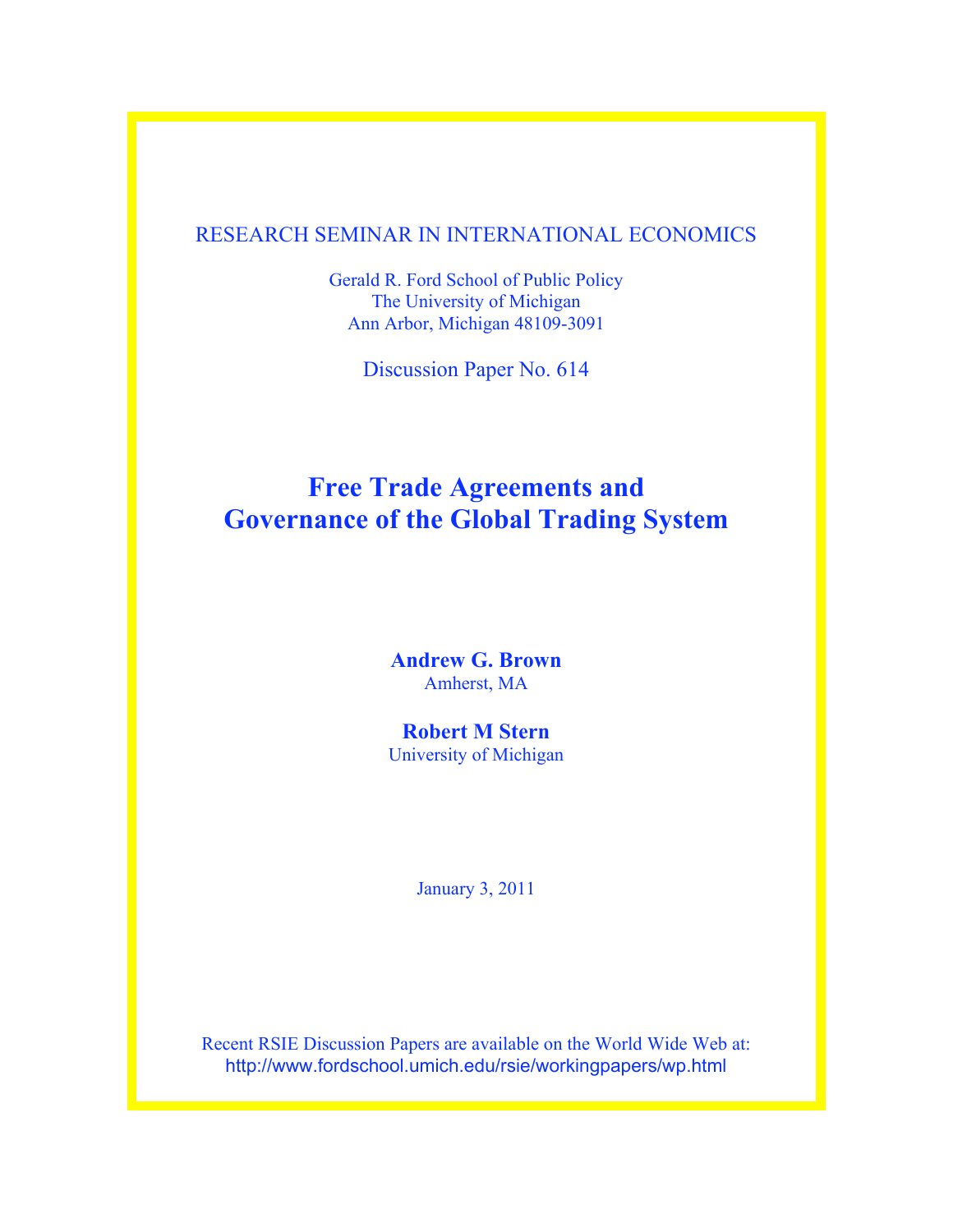# **Free Trade Agreements and Governance of the Global Trading System**

**Andrew G. Brown, Amherst, MA**

**and**

**Robert M. Stern, University of Michigan**

#### **Abstract**

This paper explores how far free trade agreements (FTAs) have strengthened or weakened global governance of the trading system. We open with an analysis of the altered political and economic context within which countries have come, in recent years, to assign a new importance to regional and bilateral trade agreements in their trade policies. We then consider each of the main provisions included in FTAs and comment on how these may separately affect the management of trade relations. We conclude with some observations of the broader trends affecting global governance that are associated with the spread of trade agreements as a whole.

Key words: Global trading system; free trade agreements; WTO; management of trade relations

JEL: F1; F10; F13

January 3, 2011

Address correspondence to: Robert M. Stern 4248 Gilbert Street Oakland, CA 94116 Tel. 510-879-7733 E-mail: rmstern@umich.edu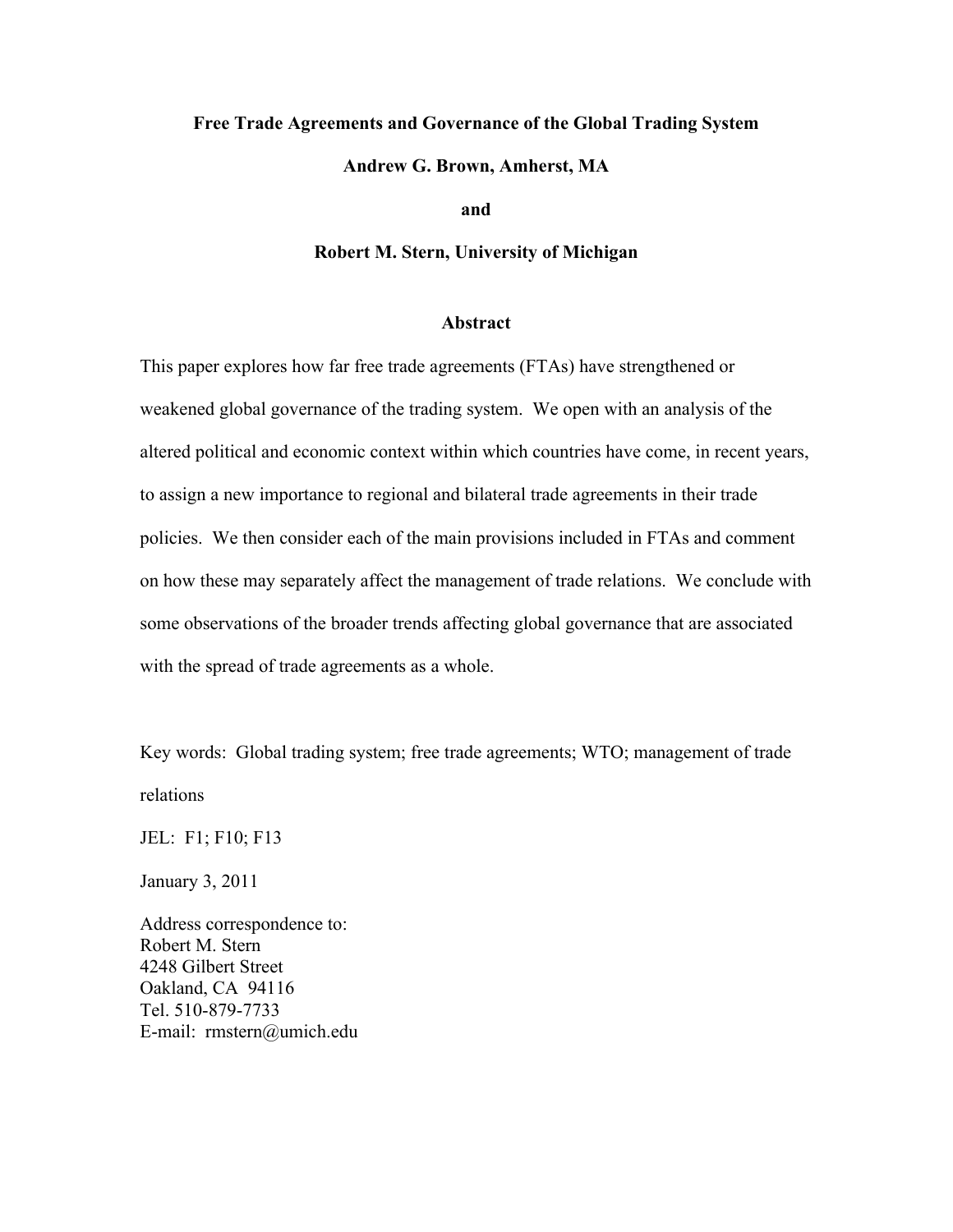# **Free Trade Agreements and Governance of the Global Trading System\* Andrew G. Brown and Robert M. Stern**

#### **1. Introduction**

In 1995 when the WTO was established, it seemed to be final confirmation of the success of a system that had managed multilateral trade relations since 1947. It provided an institutional framework within which governments were not only able to negotiate reductions in trade barriers but also to bind themselves to rules of conduct that, in principle, were both universal and non-discriminatory. About the same time, however, the new wave of regional and bilateral free trade agreements (FTAs) was beginning to gather strength. For some, this has emerged as a threat to the central role of the WTO as manager of the trading system and even to presage the fading of an era of multilateralism in trade relations. For others, it has been a call to revise long-held conceptions about the multilateral system and to embrace a more complex world composed of networks of multilateral, plurilateral, regional and bilateral arrangements. In this paper, we aim to contribute to this debate by exploring how far FTAs have strengthened or weakened global governance of the trading system.

For the most part, the contribution of economists to the debate has centered around the effects of preferential tariff regimes (including their rules of origin) on merchandise trade and trade relations. We think that the almost exclusive focus on tariff regimes is too narrow a prism. For one thing, we are skeptical of the practical significance of the tariff preferences that have been actually introduced in affecting trade

 $\mathcal{L}_\text{max}$  , where  $\mathcal{L}_\text{max}$  , we have the set of  $\mathcal{L}_\text{max}$ 

<sup>\*</sup>We wish to thank an anonymous referee for comments on an earlier version of this paper.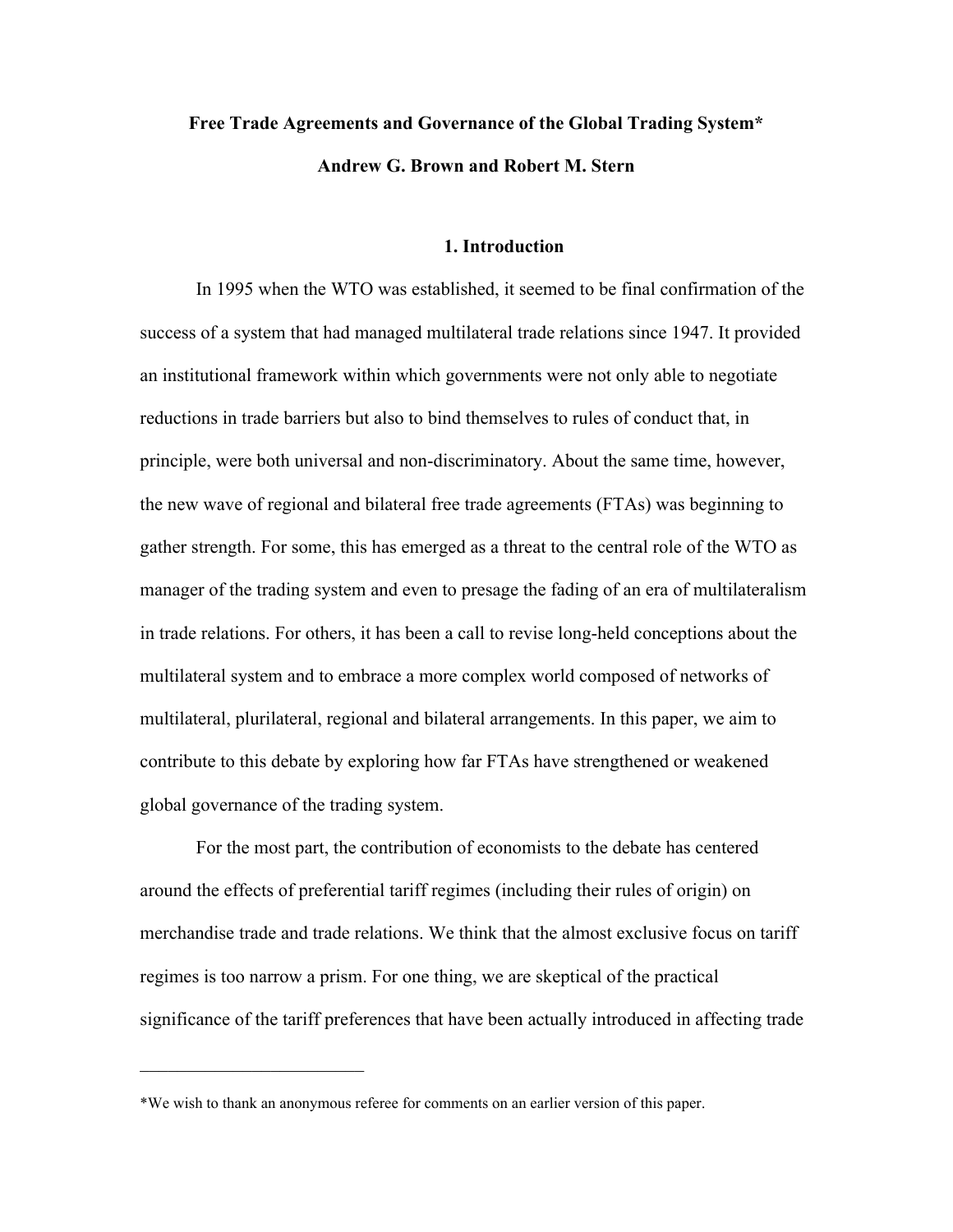flows. More important, the focus on tariff barriers leaves aside the other major aspects of trade relations that multilateral, plurilateral, regional and bilateral arrangements seek to address. Central to these arrangements is the removal of a host of non-tariff obstacles, found both at the border and in domestic regulations, through the adoption by governments of more convergent regulatory practices. In a world of deepening economic integration, the regulatory aspects of trade agreements have rapidly been assuming increasing importance. Indeed, the future progress of integration will be partly conditional on how successful governments are in making mutual accommodations in their domestic regulatory networks to facilitate flows of trade, investment, and technology.

We open with a brief analysis of the altered political and economic context within which countries have come, in recent years, to assign a new importance to regional and bilateral trade agreements in their trade policies. We then take up each of the main provisions included in FTAs and comment on how these may separately affect the management of trade relations.<sup>1</sup> If we had to start from scratch, this would be a formidable task indeed; but we are helped by a number of recent studies noted in the References that have explored the characteristics of recent FTAs, comparing and grouping them by their different features. In the final section, we conclude by identifying a few of the broader trends affecting global governance that are associated with the spread of trade agreements as a whole.

<sup>&</sup>lt;sup>1</sup> Some trade agreements are component parts of broader agreements that address political and economic relations more generally; they are as much instruments of foreign policy as a means of regulating commercial relations. We confine our attention here to those provisions in the agreements that impinge directly on trade and investment flows.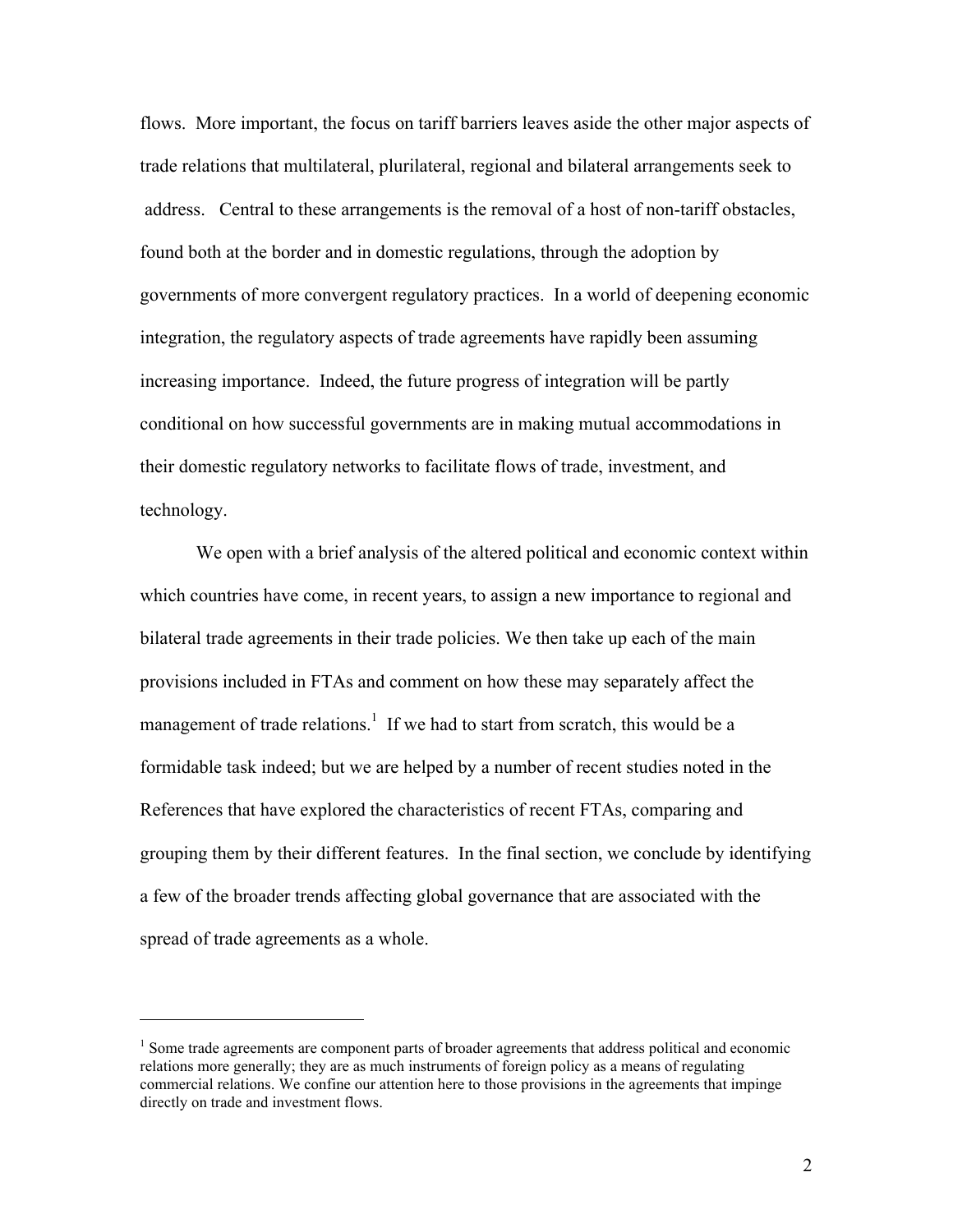#### **2. Altered Context**

For the best part of fifty years after WW2, international trade relations were largely managed by the multilateral system embodied in the General Agreement on Tariffs and Trade (GATT) and later incorporated into the WTO. Customs unions or FTAs were of importance for some regions or countries, but these were viewed as clearly subsidiary to the multilateral system. Nondiscrimination among nations, otherwise known as general most-favored-nation (MFN) treatment, was a cornerstone of the system. It kept at bay the deep-seated fear that, as in the interwar years, exclusionary trading blocs might again arise to restrict market access.

The postwar transformation in the economic relations of the countries that might formerly have dominated major trading blocs – the US, the larger European countries and Japan – greatly diminished that fear. As a group, these countries became quite closely integrated in manufacturing production and trade, in the service industries, in crossborder direct investment, and (as we have recently been made painfully aware) in finance. China, now another potential leader of an East Asian bloc, has also become heavily dependent on access to western markets. The multilateral, and largely nondiscriminatory, character of relations among these countries, moreover, has been institutionally embedded in their national laws and regulations in conformity with their obligations under the GATT/WTO agreements.

It was within this changed setting of diminished rivalry that, in the 1980s, a resurgence of interest in regional FTAs took place. The new focus was on the expansion of markets, of possibly promoting broader economic integrations and even – as had occurred in western Europe – of overcoming political antagonisms. Since the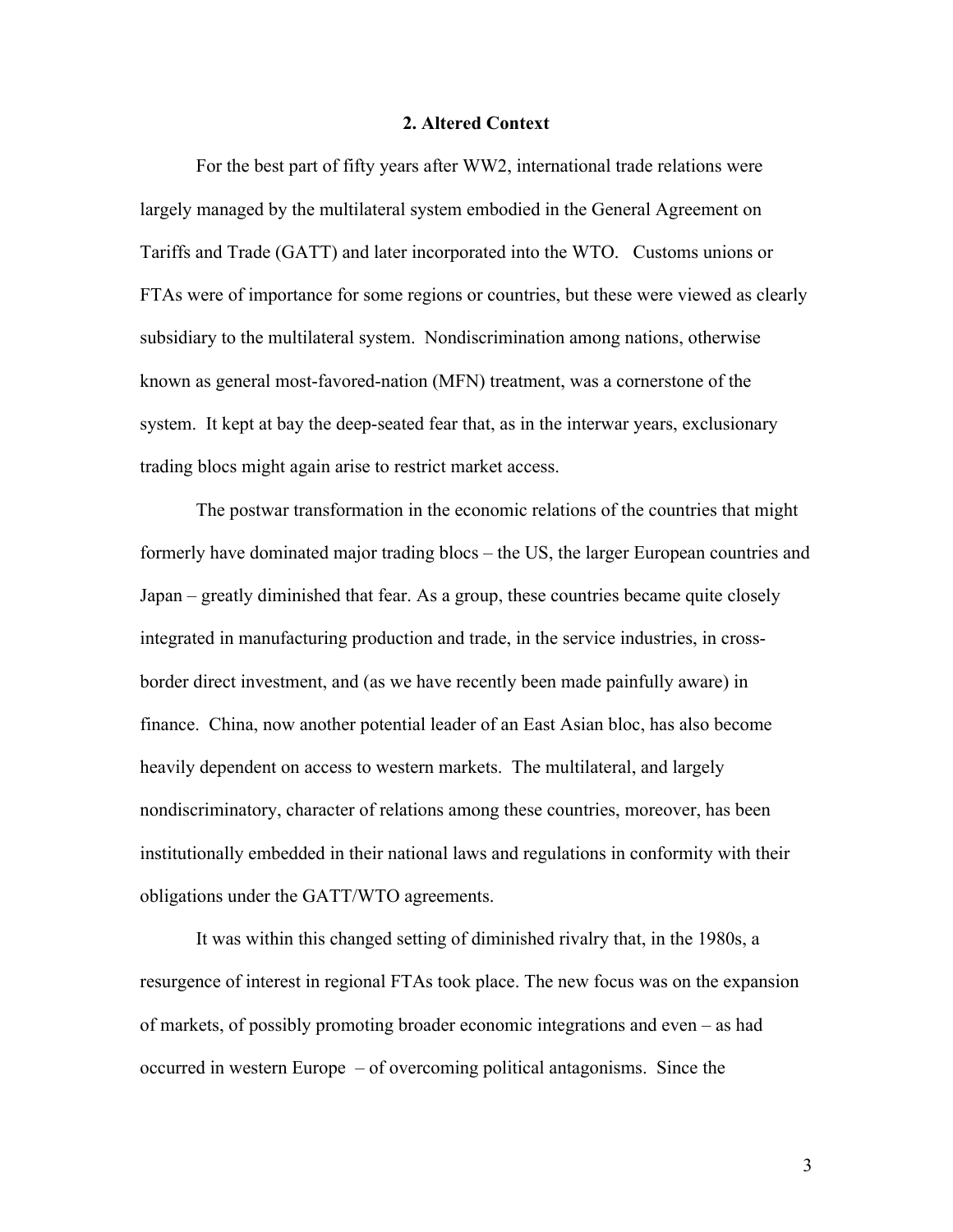agreements rigorously avoided any raising of trade barriers against third countries, they were not deemed protectionist, at least in intent. Moreover, though there certainly remained a residual fear of the emergence of possible trading blocs, that only acted as an additional stimulus to action. The passage of the Single European Act in 1986, for instance, and the later trade agreements of the EU with eastern European countries after the collapse of the Soviet Union were spurs to the signing of the US FTA with Canada and later, to the formation of NAFTA; and the US also began to entertain the dream of a Free Trade Area of the Americas (FTAA) while it established an Asia and Pacific Council as a precursor to another extensive free trade area.

Thus, in the new world of globalization and of increasing reliance on unrestricted private enterprise that the 1980s ushered in, the emphasis on nondiscrimination yielded to the search for ways to expand access to foreign markets. And it was but a small step to include bilateral agreements along with regional agreements as an effective instrument. These kinds of arrangements, moreover, had the advantage of not being dependent on the slow pace of multilateral trade negotiations, which were being made more intricate and less conclusive by the growing number and diversity of the participants. Further, particularly for the US as the leading economic and trading power, the interest in market access was moving beyond the reductions of barriers at the border to include access to service industries like telecommunications and finance as well as access for investment capital in general. Securing access to specific markets of interest was thus easier to realize through the negotiation of FTAs.

These shifts in attitude of the major trading powers, particularly of the US, interacted with equally complex but different changes affecting the trade policies of many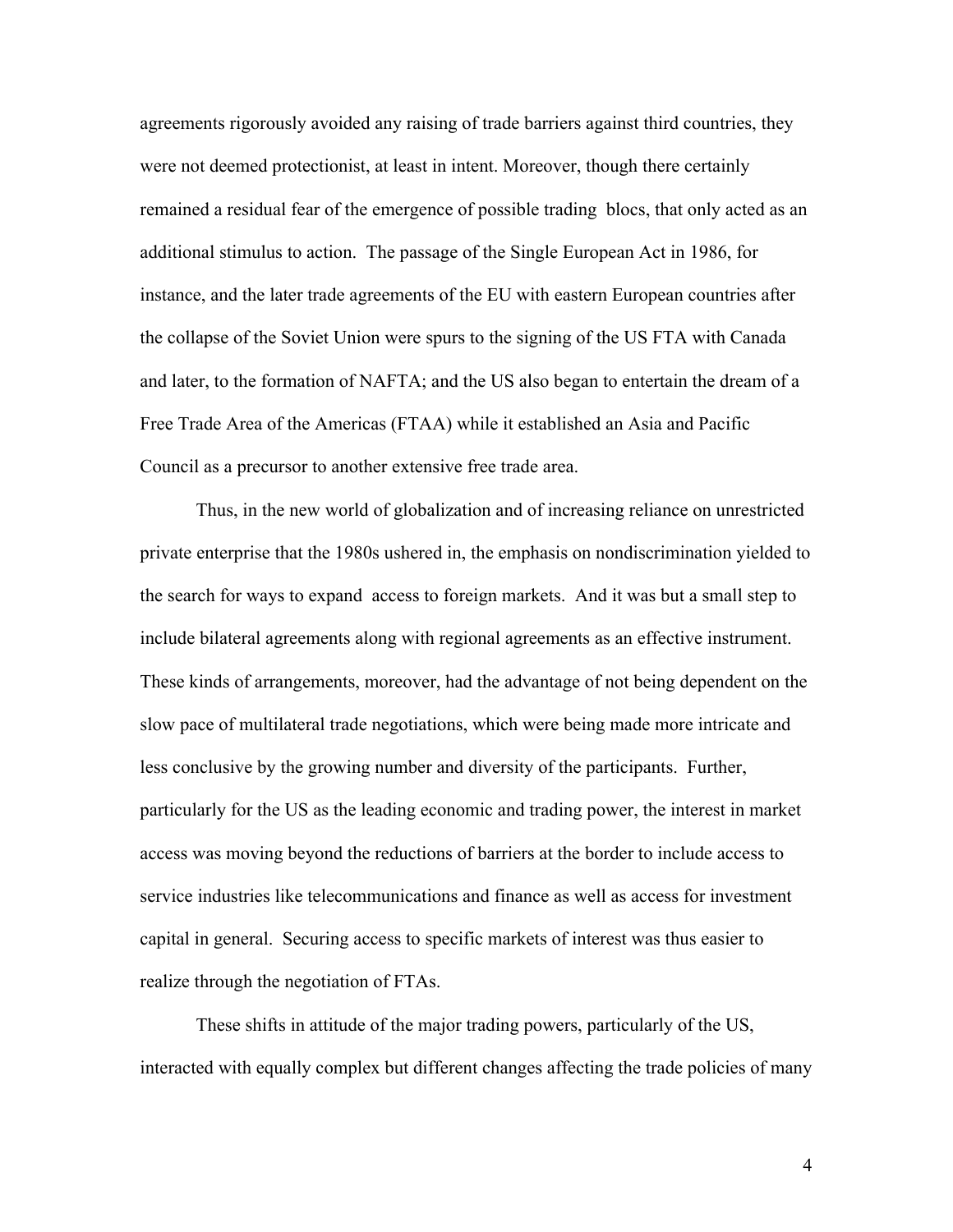other countries, which were to become the demandeurs in regional or bilateral trade agreements. In the western hemisphere, for example, it was Canada that became the first country to approach the US with a proposal to negotiate an FTA. It was motivated in part by an immediate concern that the US was threatening to introduce new trade defense measures. More profound was the dissatisfaction with the growth performance of Canadian industry. The solution was partly seen in closer and more open trade links with the US to enhance competitiveness. Other countries, both in the developed and the developing worlds, were also embracing more open trade policies as part of their growth or development strategies. A few, such as Chile, Mexico, and Singapore, began to actively pursue the negotiation of FTAs as a route toward the realization of a universal free trade policy.

 As more countries began to see advantage in widening their markets for exports through the negotiation of FTAs, this provided an additional incentive for others to follow suit. In accordance with the domino theory that Baldwin (2006) has so persuasively expounded, numerous countries feared that they faced possible costs to themselves in remaining aloof from these preferential arrangements.

While the new wave of regional and bilateral agreements has made for a more complex network of trade relations among countries, the WTO disciplines have nonetheless remained at the core of the global governance of trade relations. Most regional or bilateral agreements explicitly reaffirm their rights and obligations under the WTO, and the multilateral disciplines provide a basic framework around which these agreements are built. On certain major matters, such as the definition of those domestic subsidies that may be considered to be breaches of trade commitments, regional and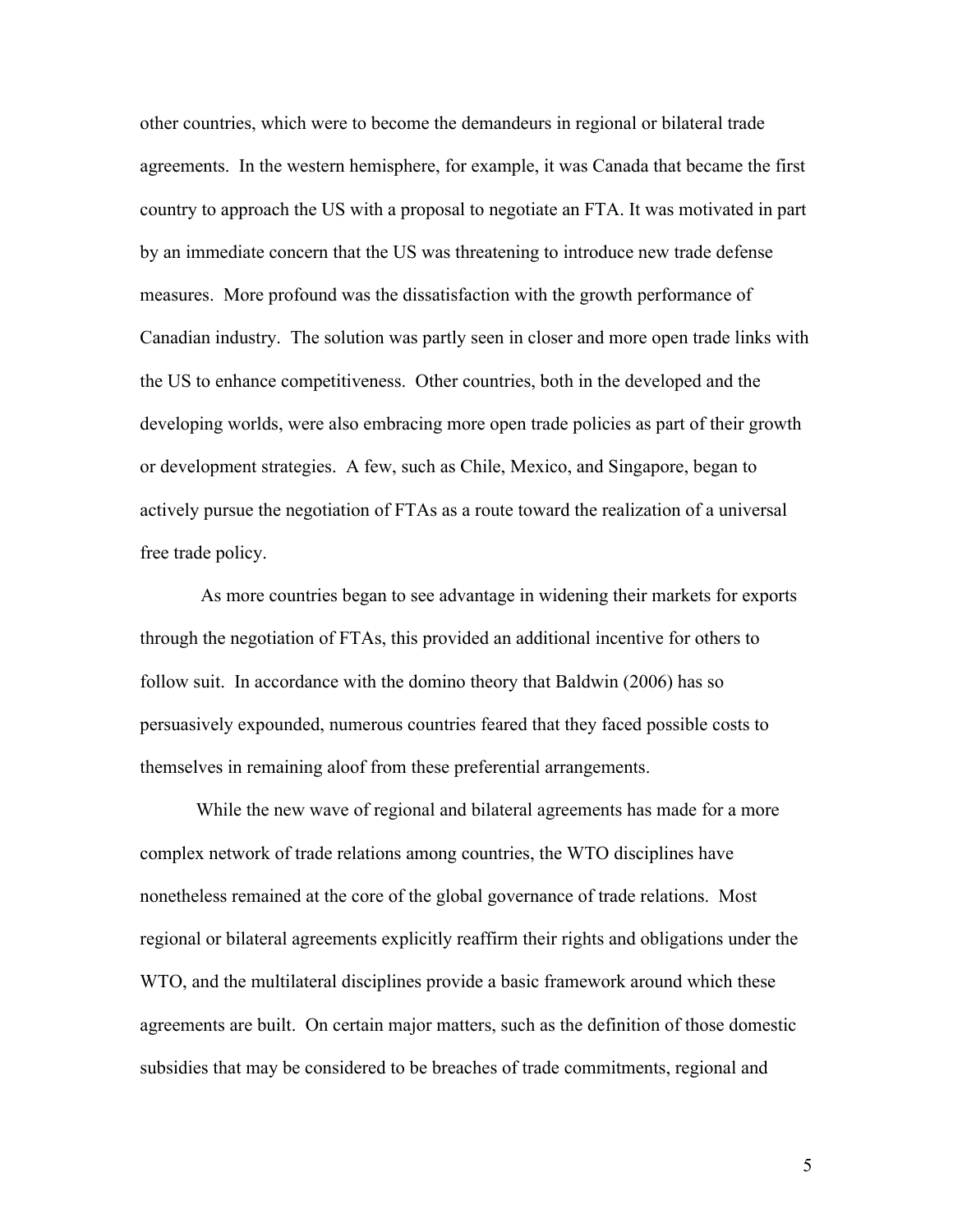bilateral agreements have been unqualified in their acceptance of the WTO discipline. It is with the other provisions, and their deviations from the WTO, that we are mainly concerned with in what follows.

## **3. Contents of Regional and Bilateral Agreements2**

We first take up those provisions like tariffs and services regulations that are very largely concerned with market access, and we thereafter discuss those other provisions like customs procedures and standards that are more in the nature of supporting rules. There is, however, no sharp line of distinction between the various provisions since the supporting rules may also affect market access. The final provisions that we review – competition policy, and labor and environmental standards – are those that lie largely or wholly outside the WTO body of agreements.

# a) Tariffs and Rules of Origin

 $\overline{a}$ 

The most serious objection to FTAs is the preferential treatment that they introduce, most obviously in tariff regimes. While MFN treatment has been seen as a cornerstone of the multilateral trading system, partners in regional or bilateral trade agreements deliberately set such treatment aside. However, the de facto importance of their preferential arrangements is probably a good deal less than might be expected from the proliferation of these agreements. It is unfortunate that the proportion of world trade actually conducted on preferential terms under these agreements is difficult to determine. For example, a World Bank (2005) report estimated the proportion of world trade conducted among countries that were partners in regional or bilateral trade agreements

 $2^{2}$  An especially useful source of information on preferential agreements is Chauffour and Maur (2011).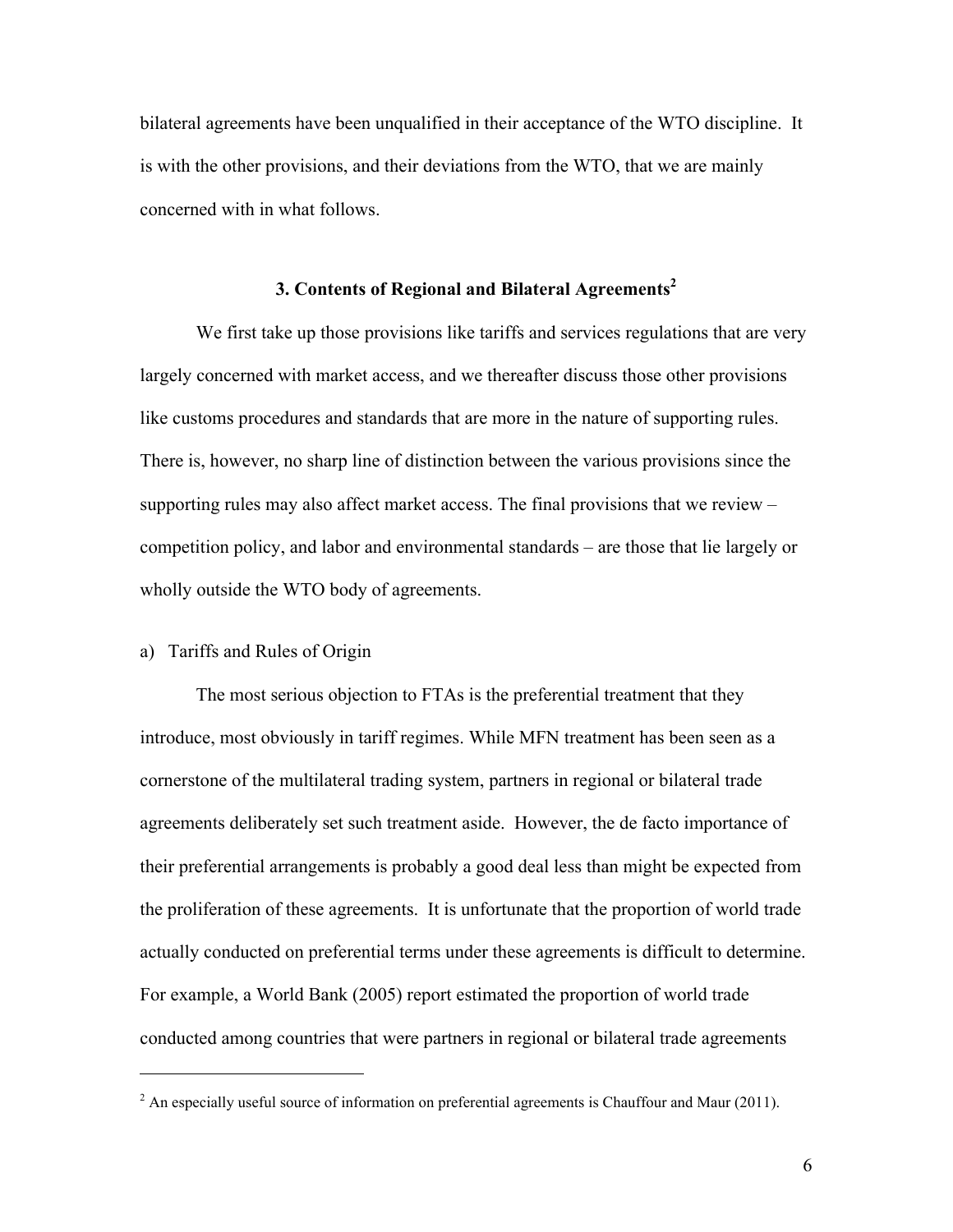was around one-third in 2002, and the number of agreements has increased appreciably since that date. However, for reasons noted in the World Bank report and elaborated upon below, that estimate grossly overstates the likely volume of trade conducted on preferential terms. Thus, for example, exclusion of the intra-trade of the EU alone reduces the 2002 figure from one-third to one-fifth. $3$ 

Moreover, there are several reasons for skepticism about the practical significance of the preferential arrangements. For one thing, although a large number of agreements have been signed, these have not always fully specified their programs for tariff reduction or elimination, or they have envisaged implementation spread out over long periods. Broadly, with some notable exceptions, it is in agreements to which developed countries are partners that the tariff reductions and eliminations have been more firmly implemented. However, the developed countries had already brought down their MFN tariffs to very low levels. Thus, duties are, in fact, zero on a quarter to two-fifths of their imports, and the duties on the remaining products average about 4 per cent (WTO Annual Report, 2003). In the FTAs to which the developed countries are parties, preferential tariffs on imports into their markets thus have limited value. Indeed, for exporters, rates of duty are often too low to make it worthwhile to conform to the process necessary to qualify for the preferential rate. In this connection, Whalley (2008) noted an official Canadian finding (Government of Canada, 2005) that perhaps as much as 70 percent of its bilateral trade with the United States under NAFTA that was eligible for preferential

<sup>&</sup>lt;sup>3</sup> Technically, the World Bank analysis includes all customs unions and FTAs that members have notified to the WTO under GATT Article XXIV. This includes the EU. But it makes little sense to include the EU in the present context of a discussion of how the proliferation of regional or bilateral trading arrangements is affecting the management of the global trading system. The EU has been in the process of evolution over the last 50 years and, compared with other such arrangements, is now a closely integrated economic entity. A test of the difference is that it acts as such in trade negotiations.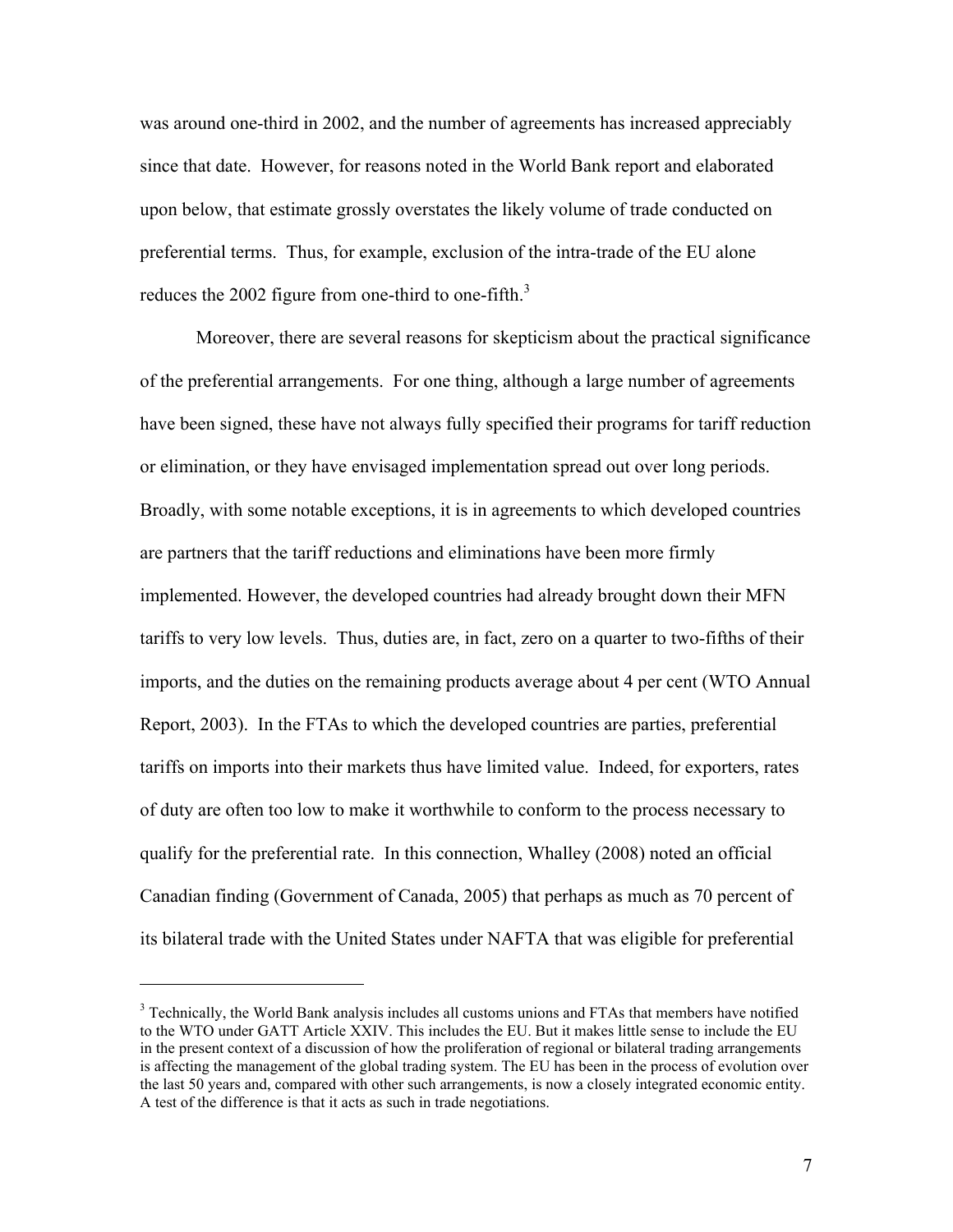rates actually took place at MFN rates. Baldwin (2006) likewise noted that the utilization rate in the ASEAN FTA was very low, perhaps below 10 percent.<sup>4</sup> The point is that where preferential margins are small, the certification process itself can incur costs for the exporter that outweigh the benefit.<sup>5</sup> The greater blame for the relatively low utilization rates, however, is usually assigned to the production conditions that exporters have to meet in order to comply with the rules of origin spelled out in the agreements. Rules of origin in the agreements of developed countries are generally product-specific and can run into several hundred pages of conditions.<sup>6</sup> Thus, the modest reductions in tariffs that these countries have been able to offer are partly offset by their tight rules of origin. Indeed, in developed countries FTAs with developing countries, it has usually been the latter that have made the more significant tariff cuts (and rules of origin in the FTAs of developing countries appear, in the main, to be simpler and less protective).

Another restriction on the scope of regional and bilateral FTAs is that, as in multilateral trade negotiations, they invariably exclude some products from the liberalization of trade barriers.<sup>7</sup> The most common exclusions are agricultural commodities. While many FTAs have taken the liberalization of agricultural trade in

<sup>&</sup>lt;sup>4</sup> Relatively low utilization rates have also been found among developing countries participating in the General System of Preferences (Brown and Stern, 2007).

 $<sup>5</sup>$  Plummer (2007) has noted that the cost has been estimated at 3-5 per cent of export value.</sup>

<sup>&</sup>lt;sup>6</sup> The rules of origin are often complex. Brenton and Manchin (2003) noted that in the EU's bilateral agreements, the basic rule is that the product has to undergo changes at the 4-digit level of the Harmonized System (HS) of tariff classification. However, for many products, it is not this rule that applies; instead, the products have to undergo specified technical changes. Value added is another criterion and, although it is infrequently used, the relatively high figure is indicative of how restrictive rules of origin can be. In the EU, the necessary domestic value added is about 60 per cent (McQueen, 2002). In NAFTA, the local content requirement for cars imported from Mexico to the US is 62.5 per cent. An exception to the usually complex rules of origin in developed countries is the New-Zealand-Singapore agreement in which the rules are based on tariff transformation or a simple 40 percent value added (Plummer, 2007).

<sup>&</sup>lt;sup>7</sup> Article XXIV of GATT requires that, to qualify as a free trade area, "substantially all the trade" in products should be covered. While many interpret this as 95 per cent of bilateral trade flows, the EU, for instance, sees this as 90 percent.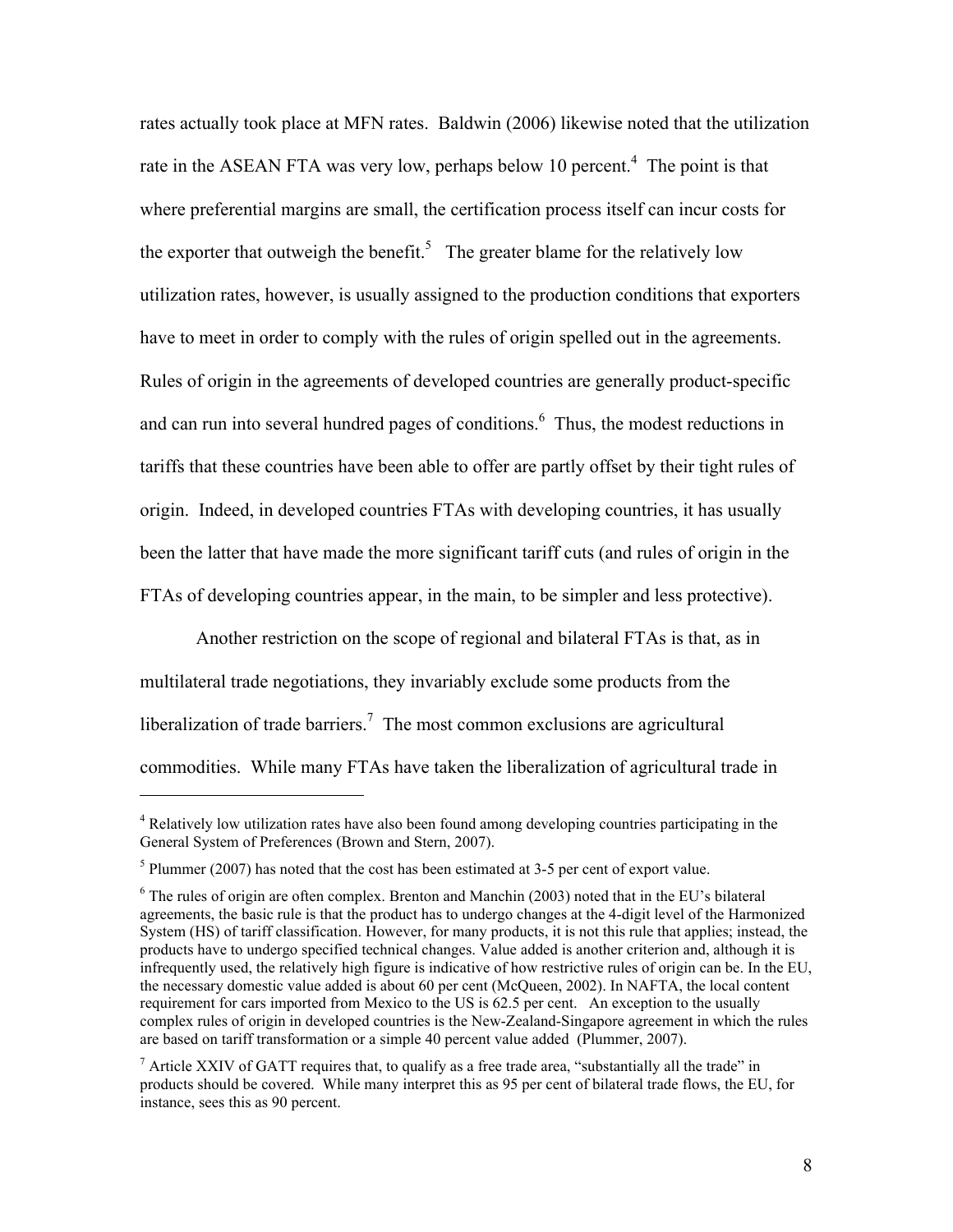specific products beyond that achieved in multilateral negotiations, the range of experience has been wide and most exclude some sensitive products. Unsurprisingly, the excluded products in FTAs are the same sensitive products identified in multilateral trade negotiations.

While the proportion of world trade conducted at preferential tariff rates is a good deal less than might be imagined, it is nonetheless significant and has been growing. The harmful spillover effects of preferences on third countries are a valid source of concern in the management of international trade relations. Once again, however, we must caution that the adverse consequences are less than what the prevalence of FTAs might lead one to suppose. Thus, third countries have frequently responded with their own measures to counter the threat or actuality of trade diversion. A common response has been to negotiate a parallel agreement in order to preserve access to the trading partner's market on equal terms. This, in good part, accounts for the network of FTAs that links so many countries – and it should also be remembered that the process of negotiating these reactive agreements results in further trade liberalization. Another response to the threat or actuality of trade diversion has sometimes been to lessen the diversion through the lowering of MFN tariffs.<sup>8</sup>

It is not only preferential tariffs, however, that may cause trade diversion. Restrictive rules of origin can be similar in effect. Since the rules of origin in FTAs generally permit only bilateral accumulation,<sup>9</sup> the source of inputs required for the

 $8$  For example, Tovias (1999) has noted that after Israel had signed trade agreements with both the US and the EU, it found that because its preferential margins were relatively large, the cost (before duty) of imported consumer goods, which had come mostly from Asian countries, rose significantly. The response of the government was to lower MFN tariffs.

<sup>&</sup>lt;sup>9</sup> Bilateral accumulation allows the inputs originating in each partner country to be counted as though they originated in the other.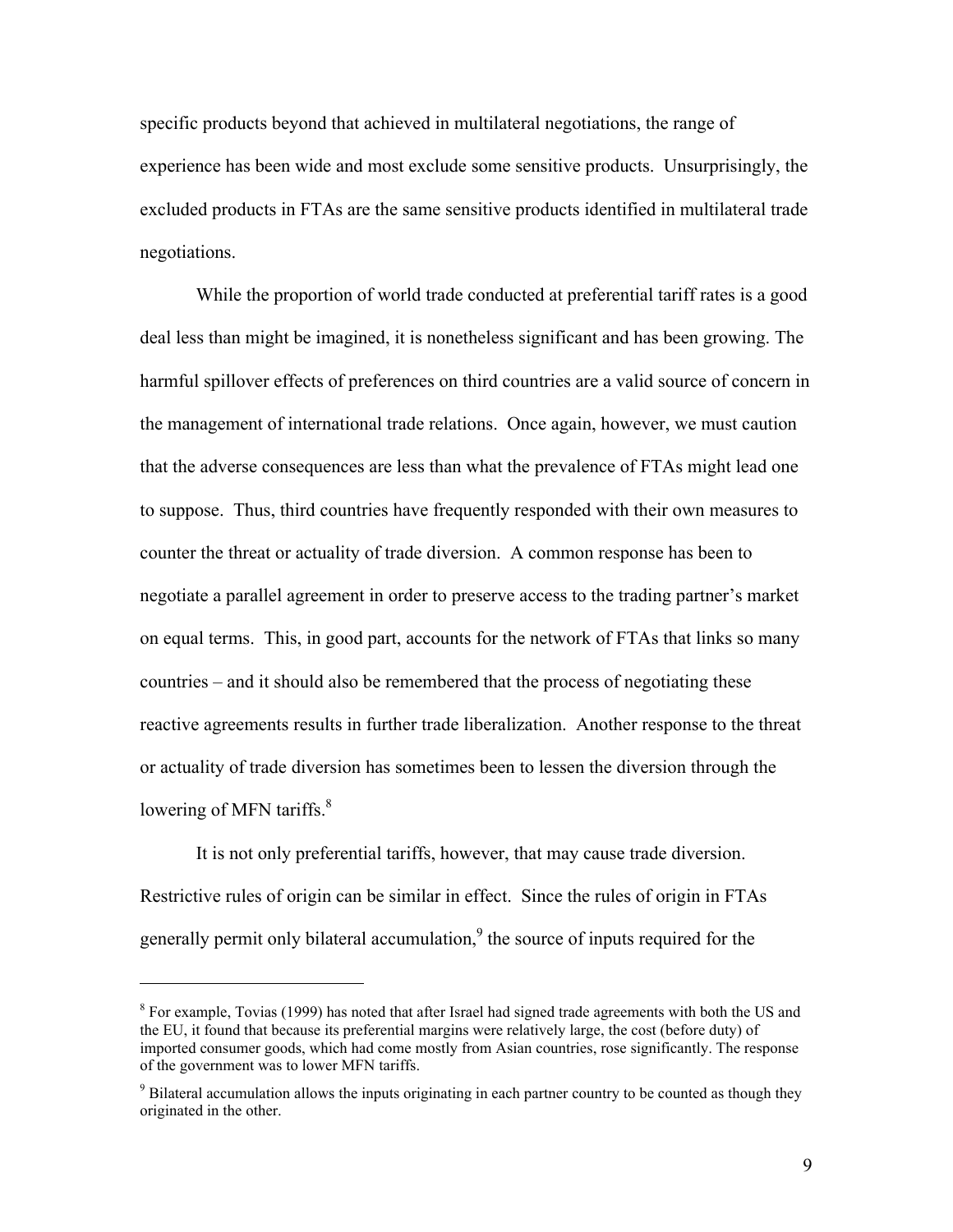production of exported products from one trading partner may shift from a third country to the other trading partner in order to qualify for preferential treatment even though the production costs of the latter are higher. This kind of problem can arise in acute form when a major trading country has FTAs with several other countries so that the relationship takes on a hub-and-spoke form. It is particularly harmful to trade in a world where the fragmentation of production processes means that the different phases of production can be most economically located in several countries. If the rules of origin do not allow for the inclusion of imports from other countries with FTAs, they impede the locational fragmentation of production. Eastern European countries in FTAs with the EU experienced this problem. It was only after several years that the EU finally reformed its rules of origin to permit diagonal cumulation among itself and its trading partners. 10 Baldwin (2006) has pointed out that the motive for reform was the trend toward outsourcing among EU firms. Formerly protected from the competition of free trade partners by the rules of origin, EU firms later found that the same rules prevented them from exploiting the advantage of "unbundling" their production among several cheaper locations. Baldwin also noted that among the East Asian countries, where the dispersion of fragmented production processes accounts in no small part for the rapid growth of regional intra-trade, there was no network of FTAs to impede the outsourcing process. What did happen was that competition among countries in the region, to make themselves attractive sites for outsourced activity, led to the reduction or elimination of tariffs on the inputs to be further processed.

 $10$  Diagonal cumulation means that the input originating from any countries in a common trading zone is allowed to be used for production of the ultimate product, where more than two countries are party to a single agreement or several countries are incorporated to each other with similar agreements.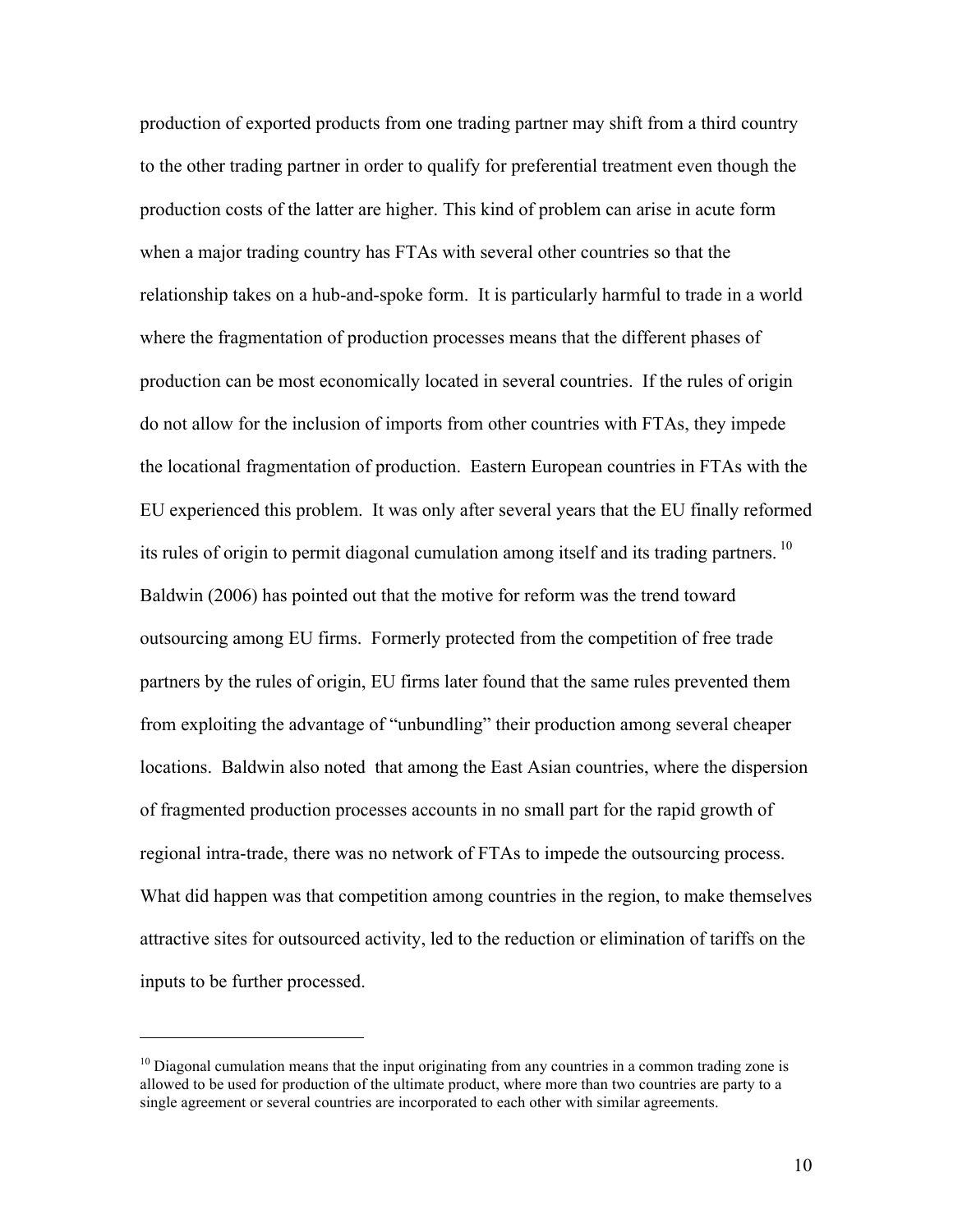What can we conclude from this thumbnail review of tariffs and rules of origin in regional and bilateral trade agreements? Baldwin and Venables (1997) observed some time ago that, "despite some theoretical ambiguities, regional integration agreements seem to have generated welfare gains for the participants, with small, but possibly negative spillovers on to the rest of the world." The same appears to hold broadly true of bilateral agreements. What generates conflict between the multilateral system and these preferential agreements is not the trade liberalization that occurs but is rather the instances of trade diversion. However, as noted, countries have often responded to the threat of diversion with their own offsetting countermeasures. But this is not to deny that trade diversion exists and can be very damaging for individual firms or industries in particular instances. More might be done therefore to lessen the possible conflict on this score between the multilateral system and FTAs. As other have suggested, assessments of the effects of proposed FTAs on third countries might point to some accommodations that could be made, for instance, by means of some reduction by the free trade partner of tariffs that provoke the diversion.<sup>11</sup> Much the same holds true of rules of origin.<sup>12</sup>

b) Services

 $\overline{a}$ 

While a General Agreement on Trade in Services (GATS) was successfully negotiated during the Uruguay Round, progress at the multilateral level in enlarging market access for services was decidedly limited. That was doubtless in part because of

 $11$  In 2006, as part of the Doha Round, the Negotiating Group on Rules formally approved a new WTO transparency mechanism for regional trade agreements. The Committee on Regional Trade Agreements will conduct reviews of any notified regional trade agreement on the basis of a factual presentation by the WTO Secretariat. This is an opportunity for some analysis of the consequences of an agreement for third countries.

 $12$  See Baldwin (2006) for a detailed discussion of the possible role of the WTO in lessening the distortions caused by rules of origin.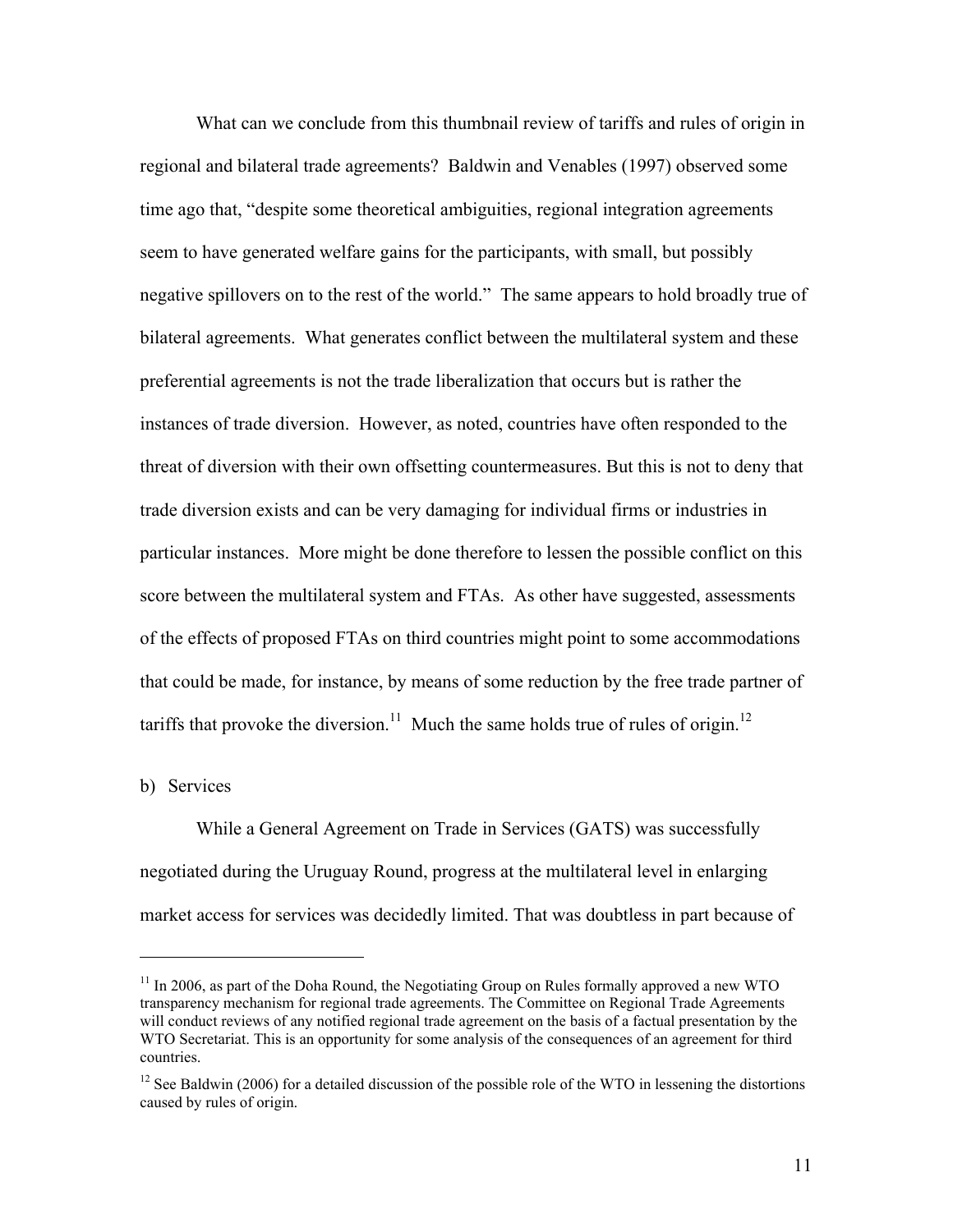the reluctance of countries to open their markets to foreign competition, but it also owes something to the complexity of negotiating reforms in the service industries multilaterally. The markets for the numerous kinds of services that can be traded not only differ from each other in their characteristics; they are also subject to national laws and regulations that often vary substantially among countries in their content. There is much less scope for the more straightforward kind of across-the-board reciprocal reductions in barriers that have been so successful in lowering tariffs on goods at the multilateral level. Moreover, under the GATS, countries take a "positive list" approach to the liberalization of services, meaning that they indicate their willingness to negotiate reductions in barriers only on those services included in the list. This restricts the possibilities for the negotiation of reciprocal reductions within the service sector as a whole.

Greater progress has been made through FTAs in improving foreign access to domestic markets for services. Roy et al. (2008) found that, overall, commitments in FTAs went significantly beyond GATS offers in terms of sectoral coverage and levels of commitment for both Mode 1 (cross-border) and Mode 3 (foreign direct investment) type services. The liberalization has been particularly evident among countries – most notably, the US and its bilateral trading partners – that have taken a "negative list" approach, meaning that they have included all services except those specifically named. They have been successful in improving access to key sectors such as telecommunications and financial services, and they have also been able to agree on the binding of existing access to many sectors, thus providing a basis for future liberalization. FTAs have also enabled exporters to focus their lobbying activities on the particular countries and sectors in which they are most interested (Hoekman, 2008). Further, it may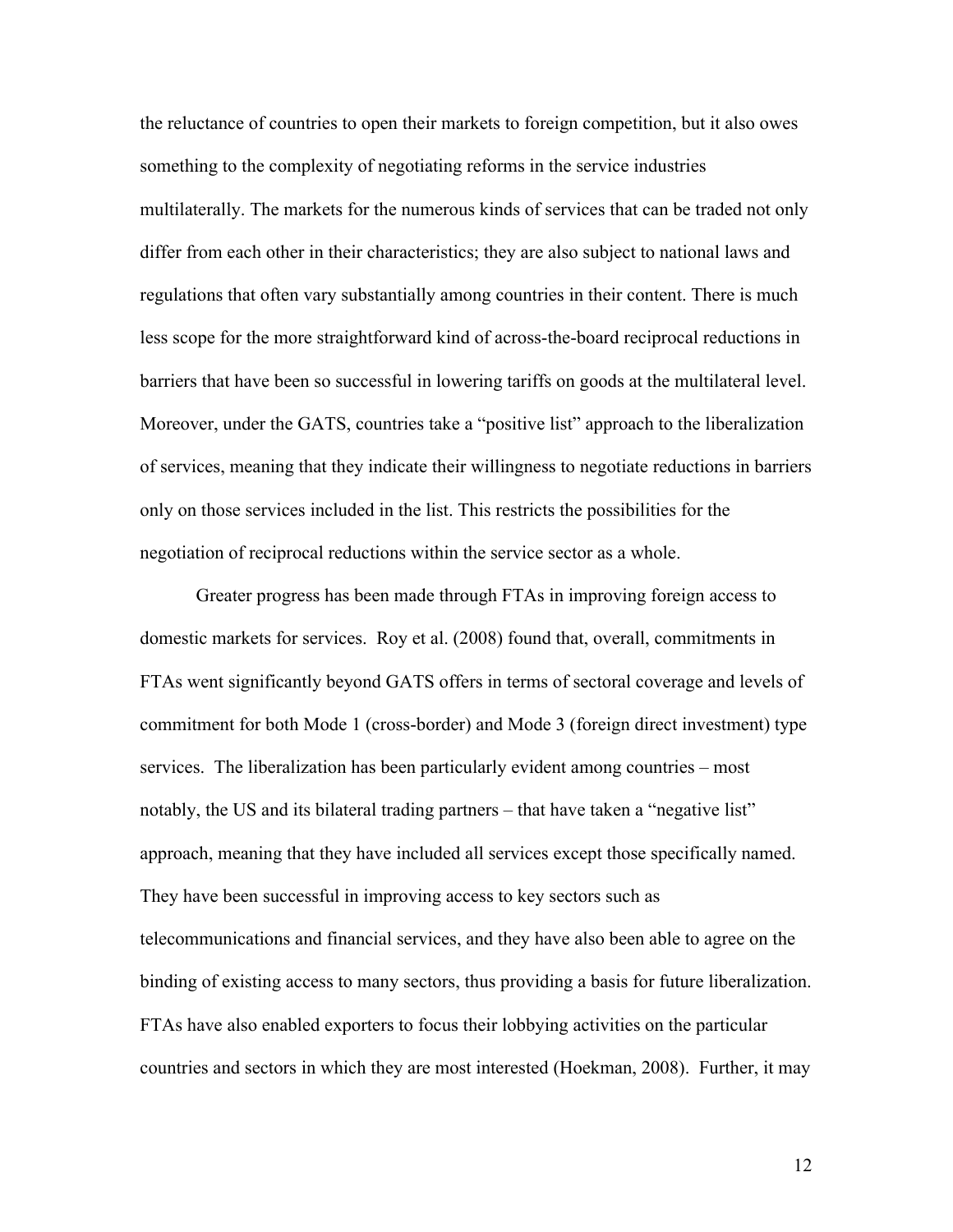well be that FTAs, being limited to so few negotiating partners, provide an easier framework within which the countries can find ways of accommodating their differences in the aims and purposes of their regulations relating to specific services. It has to be added, however, that another reason derives from the large asymmetries in power between partners in some FTAs. The weaker partners are subject to greater bargaining pressures than at the multilateral level.

It has to be assumed that, at least in principle, the improvements in market access gained through FTAs would accord preferential status to the service providers from the trading partners; and this is a possible disadvantage. First movers in liberalization may be reluctant to see their benefits extended to the firms of other countries. However, little is known empirically about such possible effects of preferences. It may be that, after agreeing to bilateral reductions in regulatory barriers, countries begin to apply the reformed regulations to firms from other trading partners. Rules of origin, moreover, for services in FTAs may also be problematic, lessening the effectiveness of any stated preferences.<sup>13</sup>

#### c) Government Procurement

 $\overline{a}$ 

For a number of countries, greater access to the government procurement market has been an important aim in negotiating regional or bilateral agreements. For those that are already signatories to the plurilateral WTO Agreement on Government Procurement, the FTAs serve to enhance transparency in requirements relating to tendering and the reward of contracts. For countries that are not signatories to the Agreement (which

 $13$  For further discussion, see Fink and Molineuvo (2008) and Roy et al. (2008).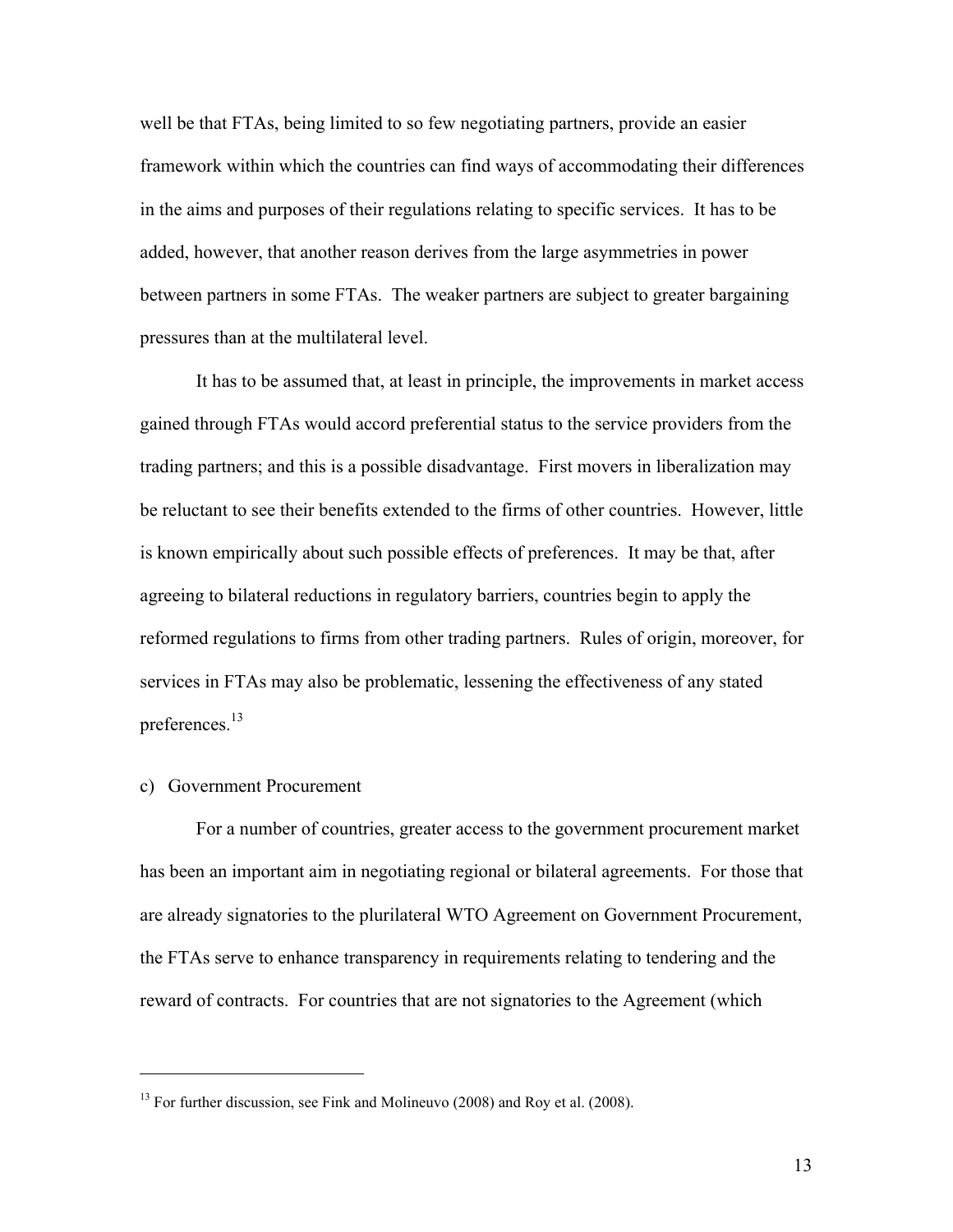provides for nondiscrimination and national treatment), the FTAs open up markets on a strictly preferential basis.

Many FTAs, however, contain no provisions at all relating to the opening up of this market. Numerous countries, especially emerging countries, lean toward the protection of their government procurement market, partly because it remains an important instrument for assisting in the development of indigenous enterprises and, sometimes, also because it may be a fruitful source of rent-seeking activity. Even among developed countries, the reciprocal nature of any agreement may deter trading partners from pressing for greater openness.<sup>14</sup>

In brief, while most countries have been reluctant to liberalize their government procurement markets either multilaterally or bilaterally, some have negotiated FTAs that have served to reinforce the WTO Agreement and only a few have done so preferentially.

#### d) Investment

 $\overline{a}$ 

The major instruments regulating commercial relations with regard to investment have been the bilateral investment treaties (BITs) drawn up between countries and, more recently, the international investment agreements (IIAs) incorporated into FTAs. This network of treaties and agreements, while certainly a component in the global governance of international commercial relations, stands quite apart from the WTO disciplines.

There has been a very substantial upsurge in the negotiation of BITs since the early 1990s and, more recently, with the proliferation of FTAs, of IIAs. It is noteworthy,

 $14$  For instance, perhaps because of the difficulty of obtaining the agreement of all the member governments, the EU has not sought extensive provisions in the agreements to which it is a signatory.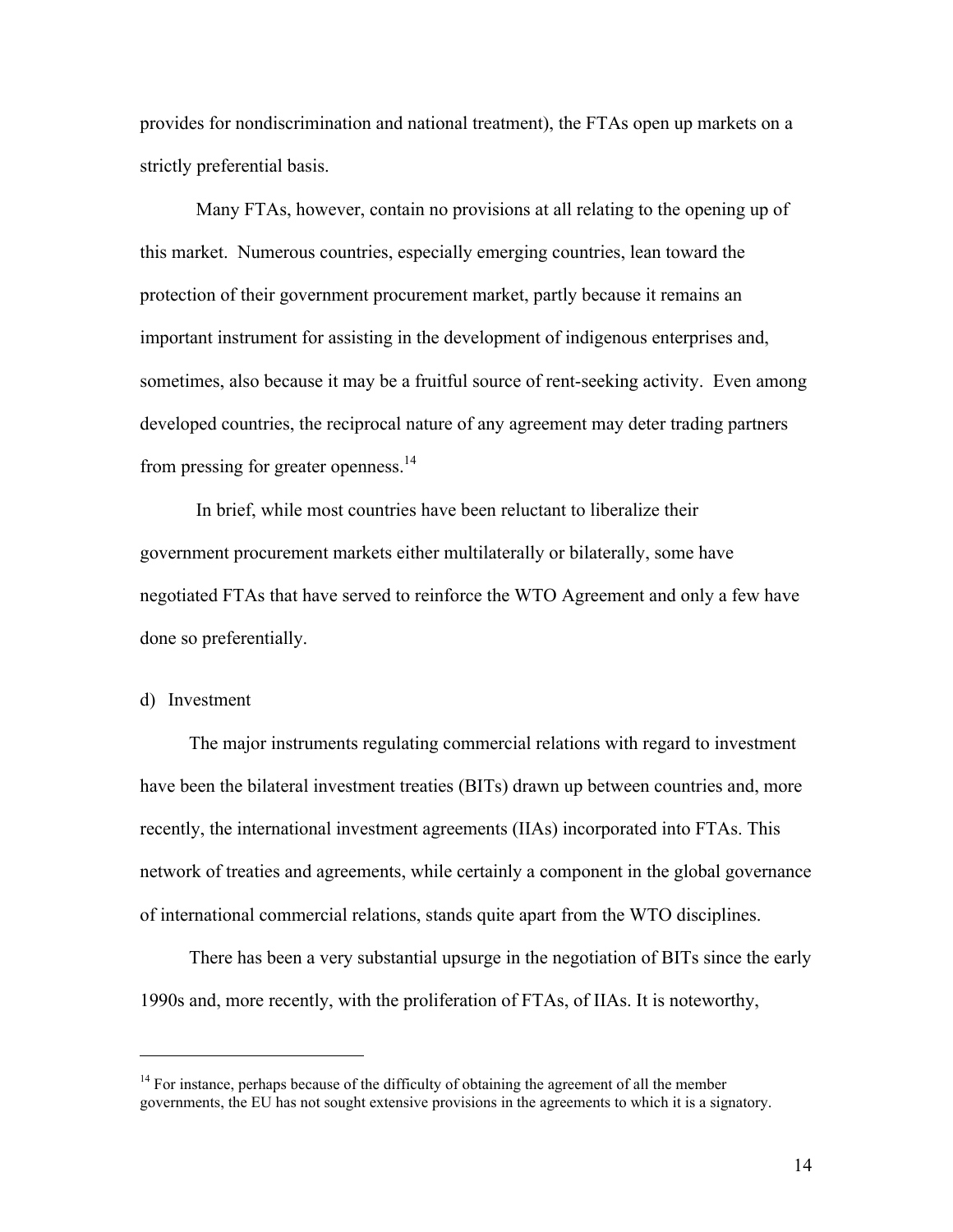moreover, that quite a number of emerging countries, some of which are now home to world-class multinational corporations and/ or have firms managing international production across the borders of several neighboring states, have negotiated BITs or IIAs with other poor countries as well as with the rich countries.

BITs and IIAs overshadow the principal WTO agreements addressing investment, namely, the Trade Related Investment Measures Agreement (TRIMS) and the GATS. TRIMS is confined to prohibiting the application of certain performance measures to foreign direct investment (FDI). The GATS is broader in that it addresses the issue of right of establishment, that is, market access for foreign investments that relate to services. By contrast, BITs have taken up more fundamental matters relating to the security of foreign investments, such as their standard of treatment, financial transfers, expropriation and compensation, key personnel and dispute settlement. Some of the IIAs embodied in FTAs – those following the NAFTA model – have gone much further. They have addressed questions of entry and performance requirements as well as of the security of investments. They have sought, in other words, to establish national treatment for foreign investments at both the pre-establishment and post-establishment stages, at least in most sectors. Such conditions differentiate these FTAs markedly from the WTO disciplines as vehicles for liberalizing investment flows.

Many countries, however, have legitimate concerns in acting as hosts to foreign investment. Unlike the NAFTA model agreements, most FTAs reserve to the host country the general right to regulate the entry of foreign investment. In other words, for most or all direct investments, national treatment is withheld at the pre-establishment stage. While well aware of the direct benefits as well as the spillover benefits of foreign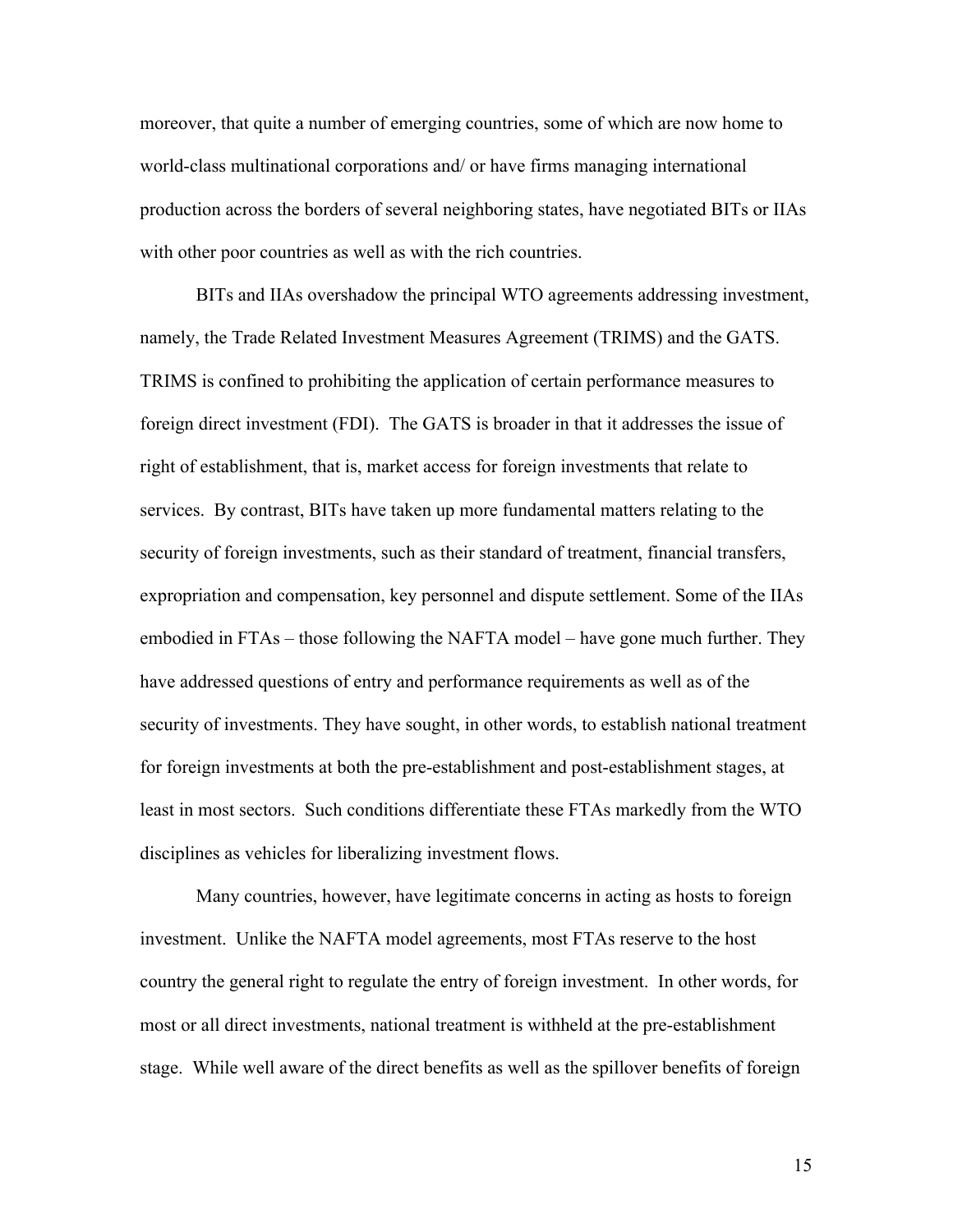firms, host countries may fear that foreign firms could crowd out smaller and currently less efficient domestic enterprises and, especially in the public utilities sector, can establish entrenched monopolistic positions. What additionally affects attitudes in many countries is the emotional baggage that they have carried over from the colonial past when foreign investments were perceived – rightly or wrongly – as exploitative consequences of political domination.<sup>15</sup>

Most countries may also be cautious about the extent to which BITs or IIAs could encroach upon their regulatory autonomy. These investment agreements generally provide that individual foreign enterprises can take legal action against states in the event that the terms of the agreements are breached. By invoking the expropriation clauses in these agreements, a number of foreign-owned companies have sued host governments on the grounds that the action of these governments have had the effect of directly or indirectly expropriating foreign assets, even if only in some partial way. Such a broad interpretation could place serious constraints on the freedom of host governments to pursue certain policies such as those affecting the environment or the health of the population.16

A further concern relates to the definition of investment employed in the BITs or IIAs. In the NAFTA model agreements, for instance, investment has been defined very broadly to include not only capital associated with FDI but also portfolio investment and even intangible assets like intellectual property. This can assume critical importance if or

<sup>&</sup>lt;sup>15</sup> When the prime minister of India, Manmohan Singh, was finance minister, he said that India was "not" yet ready for right of establishment. You have to remember our history as a colony. The East India Company came here as a trader and ended up owning the country." (*The Economist*, 10/3/98 ).

<sup>&</sup>lt;sup>16</sup> It appears, however, that in some new or renewed agreements, host governments have made efforts to ensure that their freedom to determine social or environmental polices is no longer so constrained.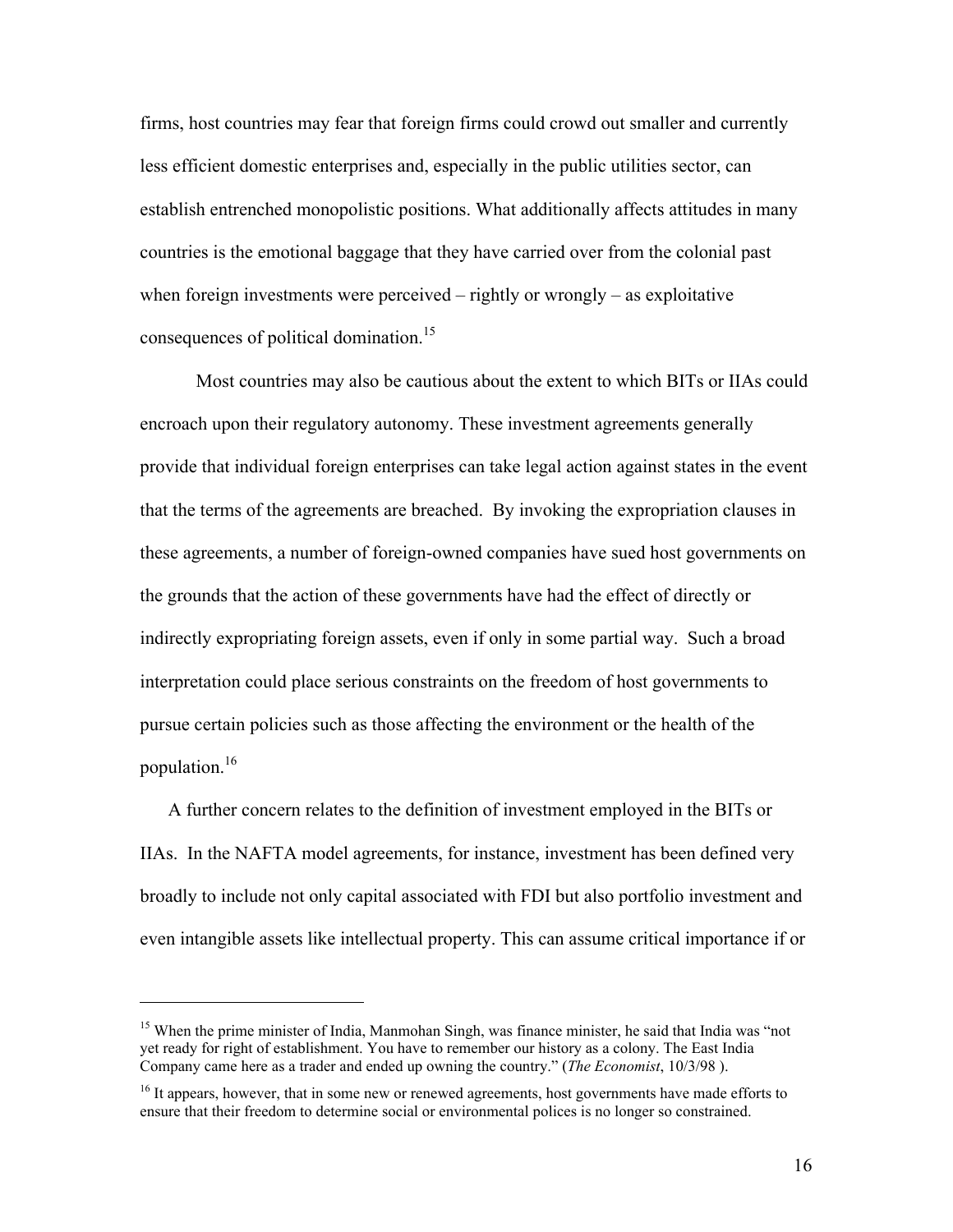when host countries are faced with currency crises. For example, in the Asian financial crisis, it was the volatility of portfolio investment that aggravated the instability while the flow of FDI remained relatively steady.

 Because of the asymmetries of power, the bilateral agreements – BITs and IIAs have not protected weaker countries from being obliged to accept undesired conditions. Nor have they have been vehicles for advancing the principle of nondiscrimination. On the other hand, they have done much to provide an environment favorable to foreign investment; and their bilateral nature may also allow signatories the flexibility to design agreements that suit their particular aims and circumstances.

### e) Intellectual Property Rights

Efforts to promote the international harmonization of intellectual property rights have a long history that dates back to the late  $19<sup>th</sup>$  century. Agreement on a common, internationally recognized set of rules was successfully negotiated only during the Uruguay Round; and the incorporation of these rules into the WTO made non-compliance subject to the WTO system of trade sanctions.

Most FTAs have done little more than recognize their obligations under the WTO Intellectual Property Agreement (TRIPS). They have accordingly neither advanced nor impeded the multilateral discipline. The major exceptions have been those agreements to which the US is a signatory. In one respect, these latter agreements have probably contributed to improving the implementation of the TRIPS Agreement. That is, they have included specific obligations relating to the administration and enforcement of domestic intellectual property laws. However, the agreements have also included restrictions on the flexibilities, such as the use of compulsory licensing, that are open to countries in the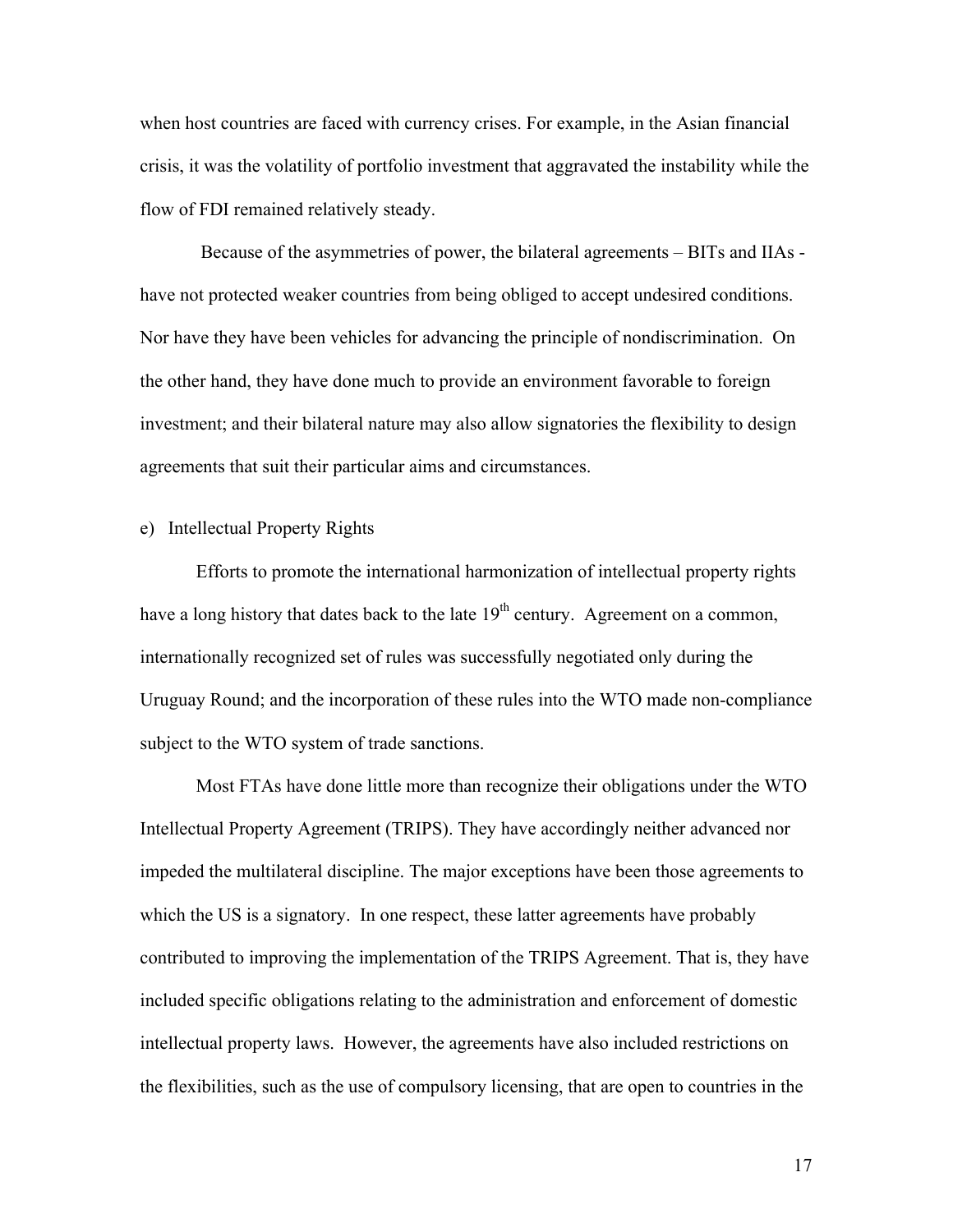application of TRIPS; and they have added new restrictions.<sup>17</sup> In contrast, many poorer countries have wanted to retain the flexibilities built into the TRIPS Agreement, especially in the case of pharmaceuticals.

#### f) Customs Procedures

 $\overline{a}$ 

Unpredictable or cumbersome customs procedures are well known as a source of cost and delay in trade flows. Progress toward the international standardization of some aspects of customs procedures has been made through the WTO Agreement on Customs Valuation as well as through the work of the World Customs Organization (WCO) in defining best practices. In the reform and improvement of these procedures, regional and bilateral trade agreements appear to have played a positive role. These agreements have proposed cooperation between the parties to simplify and harmonize customs procedures – as, for instance, in some cases through the introduction of a single administrative form for customs clearance. Some have also envisaged cooperation in preventing breaches of customs laws and regulations. Agreements between developed and developing countries – like those between the EU and Mediterranean countries – have also provided for technical assistance to improve and modernize customs procedures. These kinds of actions taken under FTAs can only have positive spillover effects on the trade of third countries.

<sup>&</sup>lt;sup>17</sup> The US Trade Act of 2002 stated that the objective of the US is to further promote adequate and effective protection of intellectual property rights, in part through "ensuring that the provisions of any multilateral or bilateral agreement governing intellectual property rights that is entered into by the United States reflect a standard of protection similar to that found in United States law."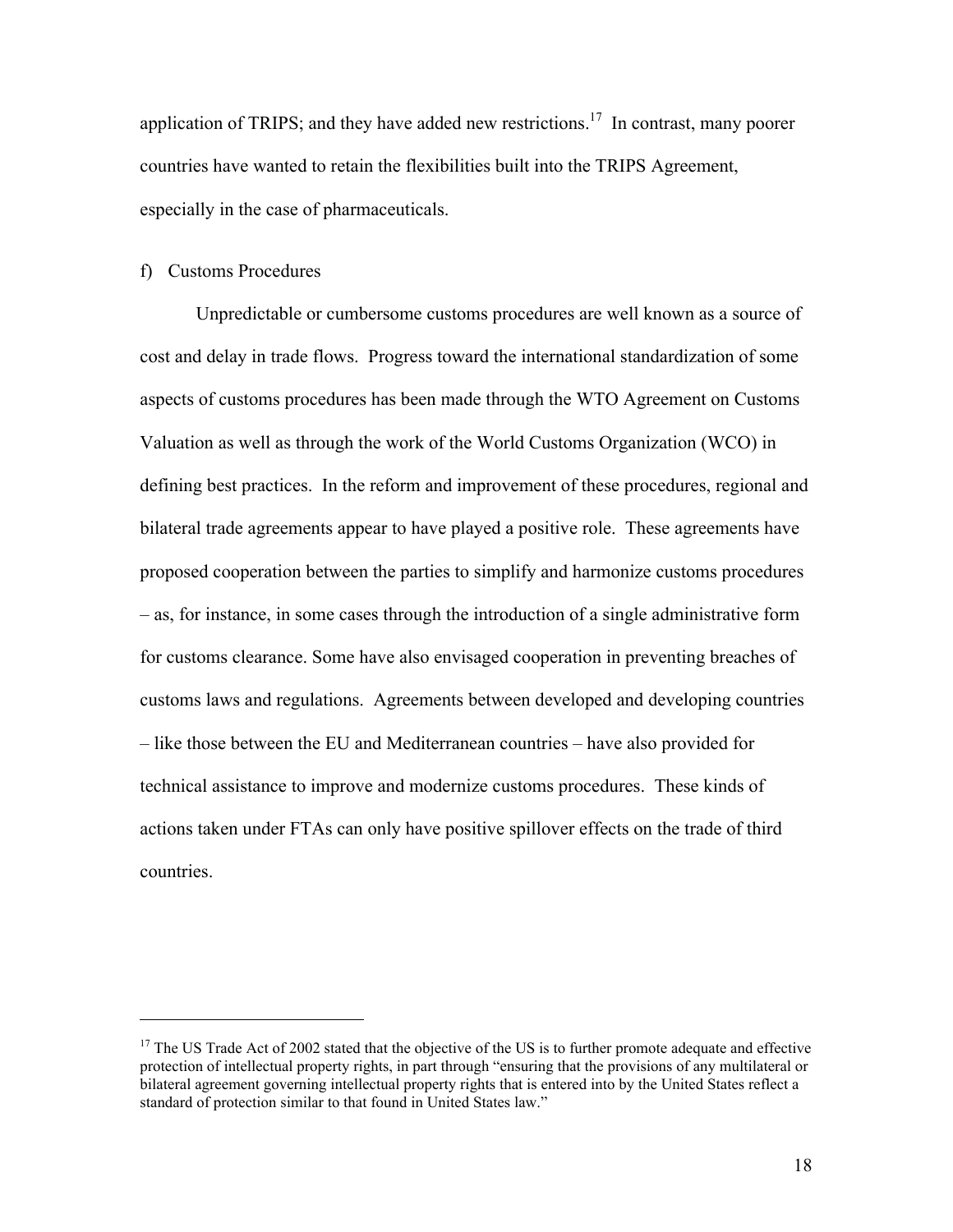#### g) Standards

Governments everywhere promulgate regulations whose intent is the protection of consumer safety and the environment, the health of human, animal and plant life, and the prevention of deceptive practices. The diverse standards set by individual countries, however, may also impede trade unnecessarily or be misused as a hidden form of protection. The Agreements on Technical Barriers to Trade (TBT) and on Sanitary and Phytosanitary Measures (SPS) of the WTO aim to lessen, or remove, such impediments. They do so by encouraging the adoption of international standards, the harmonization of national standards, or the mutual recognition of like standards. They also encourage the accreditation of agencies located in partner countries that engage in testing and certification procedures. The provisions of FTAs do not conflict with these multilateral aims but, on the contrary, may serve to further them.

On TBTs, virtually all trade agreements include some provisions. Most frequently, they confine themselves to reaffirming their rights and obligations under the WTO TBT Agreement. Many also establish joint committees to further cooperation in lessening these technical barriers. At a minimum, these committees can enhance the flow of information. They can also be more actively used to identify impediments that could readily be removed.

In some regional agreements, participants have given their cooperation considerably more concrete expression. Members have sought to introduce common standards for specific products. Harmonization of detailed national specifications, however, is not easy since it means overcoming resistance to changes in long accustomed practices where the benefits accruing from the changes may not be apparent to many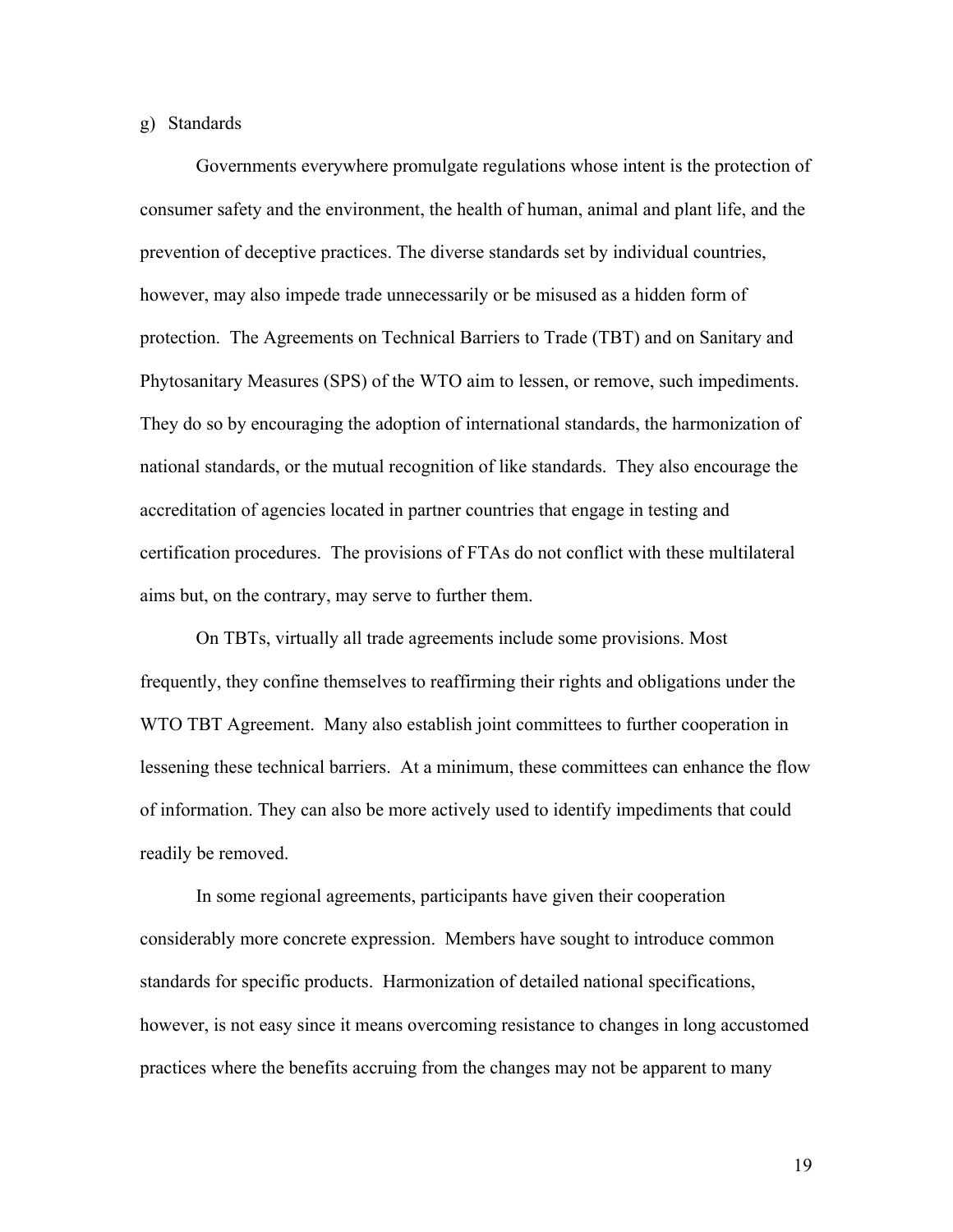firms in the affected industries. Thus, it was after many years of such attempted harmonization that the  $EU - a$  path breaker in this context – was persuaded to take the alternative approach in which members accord mutual recognition to each other's regulations and procedures.

In some bilateral agreements, the parties have likewise set out quite detailed and extensive arrangements for lessening TBTs. They have sought, where possible, to align their regulations with international standards or they have agreed to engage in mutual recognition of each other's standards. Probably still more important in facilitating the flow of trade has been the agreement of parties to accept each other's conformityassessment procedures and to accredit the certifying bodies in each other's territories. Obviously, this kind of cooperation can prove most feasible when the parties perceive that the underlying aims of each other's regulations are very much the same and when there is a sufficient level of mutual trust in each other's inspection, testing, and accreditation procedures.

In regard to SPS measures, the WTO Agreement is rigorous in defining the standards that national regulations must meet in order to qualify as legitimate constraints on trade. The Agreement, in effect, introduced a science-based standard for assessing national regulations; if the regulations cannot be shown to be scientifically justifiable, they cannot be invoked to impede imports.

Not all countries, however, have been equally enthusiastic in their embrace of the SPS Agreement, and their FTAs express a more qualified acceptance of its principles. Most conspicuously, the EU has taken the view that the science-based rationale of the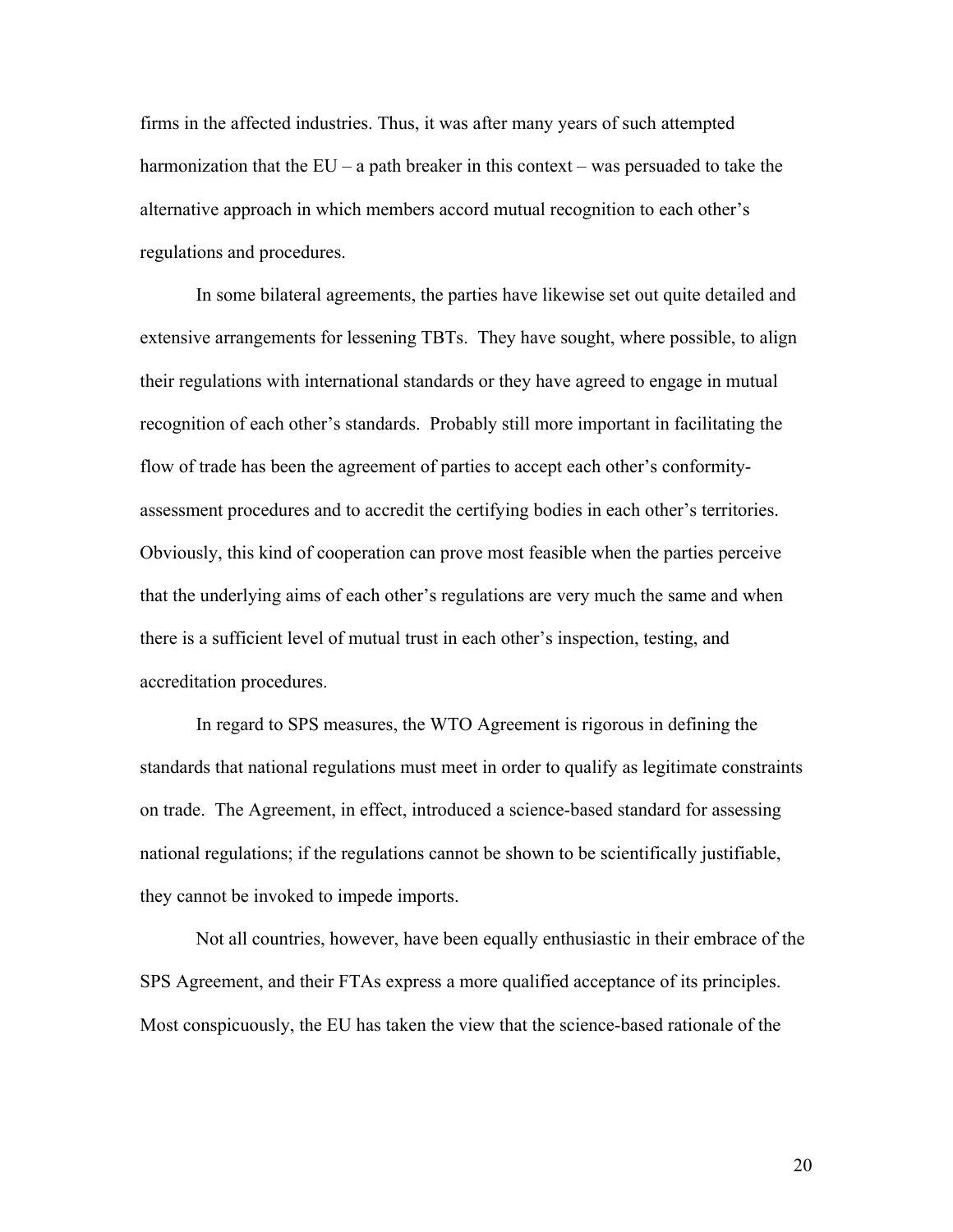rules in the Agreement should yield, in some circumstances, to a broader social rationale, a view that has not been shared by the US.18

Some have expressed the concern that, through the multiplication of FTAs, the difference in approach between the US and the EU may lead to "regulatory regionalism". This concern has some validity though the root cause lies not in the multiplication of FTAs but in the inability to resolve differences at the international level about what the standards and procedures should be. With the accumulation of scientific evidence, it may well be that these differences will be bridged over time.

Though it may be confined to a relatively small number of countries, the work carried out under the auspices of regional and bilateral agreements evidently contributes toward improving the implementation of the WTO Agreements. It would be a mistake, however, to evaluate such work in isolation. The work carried out under regional or bilateral agreements is part of a larger endeavor. There is a substantial international network of agencies, both official and private, that seek to define technical standards in specific sectors or activities; and many countries have mutual recognition agreements relating to regulations affecting specific products or services. However, a major limitation of these varied activities is that they have been conducted largely by OECD countries. A more inclusive approach is needed.

# h) Trade Remedy Measures

 $\overline{a}$ 

Trade remedy measures receive limited attention in the majority of FTAs. Quite a number make no mention at all of these measures. Of the agreements that do address the

<sup>&</sup>lt;sup>18</sup> The disputes between the EU and the US on hormone-fed beef and on GMOs that have been taken to the WTO Dispute Settlement Body were outcomes of this difference in approach.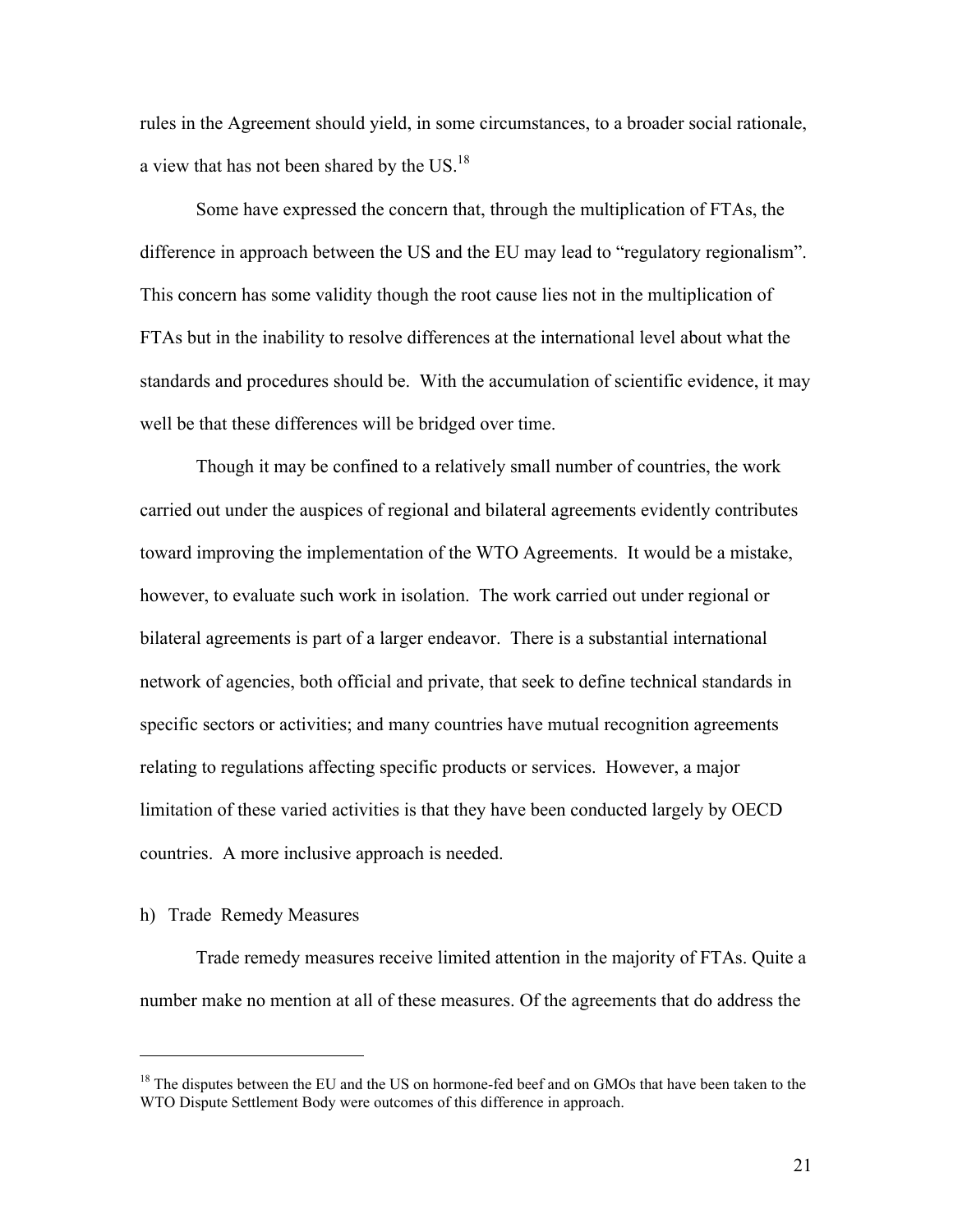topic, almost all reaffirm their rights and obligations under the WTO agreements, and the few that elaborate on these rights and obligations mostly do so within the terms of these agreements.<sup>19</sup>

Thus, FTAs appear to contribute little or nothing to bettering the global management of trade-remedy measures. For example, as others have pointed out, the conditions in Article XIX of GATT and the WTO Safeguard Agreement are so phrased that they give rise to considerable uncertainty in their application.<sup>20</sup> According to the conditions, the import surges justifying the unilateral introduction of protective measures should arise from "unforeseeable developments," should cause "serious injury" to the industry and should be identifiable as the source of the injury. There is room for wide differences in the interpretation of these conditions, and FTAs offer no clarification.<sup>21</sup> Again, the WTO Anti-Dumping Agreement leaves wide discretion to the individual member countries in the procedures they follow and the criteria they apply, in imposing anti-dumping duties. In FTAs, only a few tighten the conditions under which such action may be taken. $^{22}$ 

The treatment of countervailing duties in FTAs stands in interesting contrast to the other trade remedies. The WTO Subsidies and Countervailing Measures Agreement

 $19$  For an extensive analysis of trade remedy measures in regional and bilateral agreements, see Teh et al. (2007).

<sup>&</sup>lt;sup>20</sup> For a critique of the language of the GATT and WTO rules and the uncertainties to which they give rise, see Sykes (2003). For a summary in the context of Dispute Settlement Body rulings, see Brown and Stern (2009).

 $21$  In NAFTA and other trade agreements to which the US is a signatory, a further element of arbitrariness is that participants may be exempted from any restrictions that they place on imports from all other sources. This does not appear to comply with GATT/WTO rules, which call for nondiscriminatory application of the measures.

<sup>&</sup>lt;sup>22</sup> One significant exception is the agreement between Australia and New Zealand. In a 1990 protocol to the agreement, these countries chose to recognize that the maintenance of anti-dumping provisions was inconsistent with the realization of free trade between them, and that thereafter, any allegations of predatory pricing practices would be considered under the competition laws of the two countries.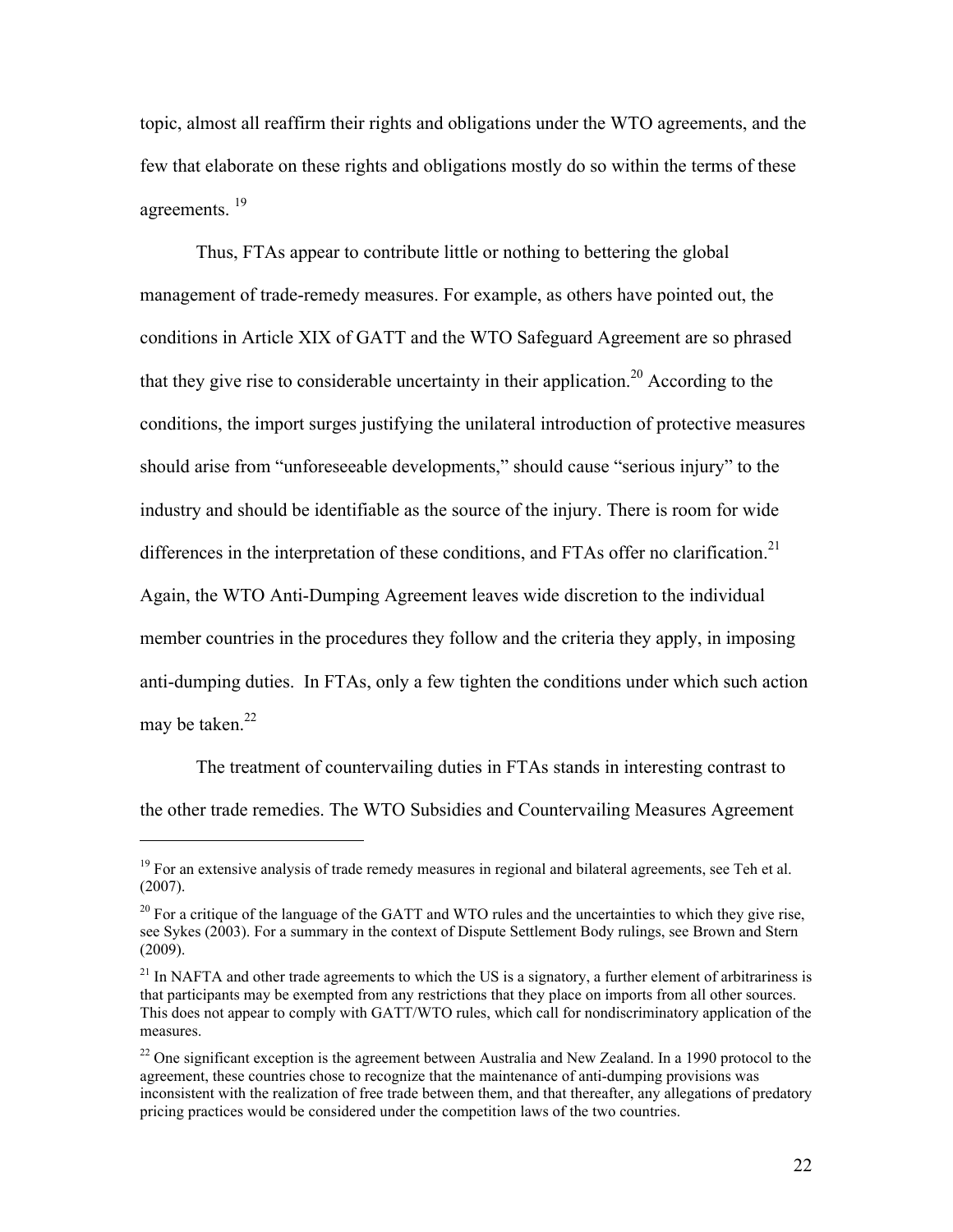provides a full definition of what constitutes actionable subsidies, and it lays out procedures for assessing the duties. The discipline is clear and virtually no FTAs include any qualification to its terms.

#### i) Dispute Settlement

FTAs generally spell out a process for dispute settlement, although in some cases, it is no more than an undertaking to hold consultations on any disagreement. In most agreements, however, a formally complete process is laid out very much along the same lines as in the WTO. Parties to a dispute usually have the option of taking any dispute to the WTO or to the body established under the regional or bilateral trade agreement.<sup>23</sup> This is interesting since it implies that parties believe that their agreements are consistent with their rights and obligations under the WTO. There should, in principle, be no conflict between the different dispute settlement bodies, although different tribunals may, of course, make different judgments.

j) Competition Policy

 $\overline{a}$ 

Some FTAs have gone beyond the WTO disciplines to address other issues that also affect commercial relations among countries. One such issue is competition policy.24 Cross-border disputes about competition policy have repeatedly surfaced in relations between the EU, Japan, and the US. These are likely to multiply in the future, particularly as emerging countries, having dismantled state controls and embraced some

 $^{23}$  In NAFTA, disputes on certain issues – such as those concerning SPS measures – can be settled only by the partner countries.

 $^{24}$  In international trade relations, competition policy is often loosely understood to include governmental measures that impede the competition of foreign enterprises. Thus, they can include governmental regulations that prevent the operation of foreign enterprises in, say, the banking or airline sectors. We are concerned here only with the anti-competitive conduct of firms in the private sector.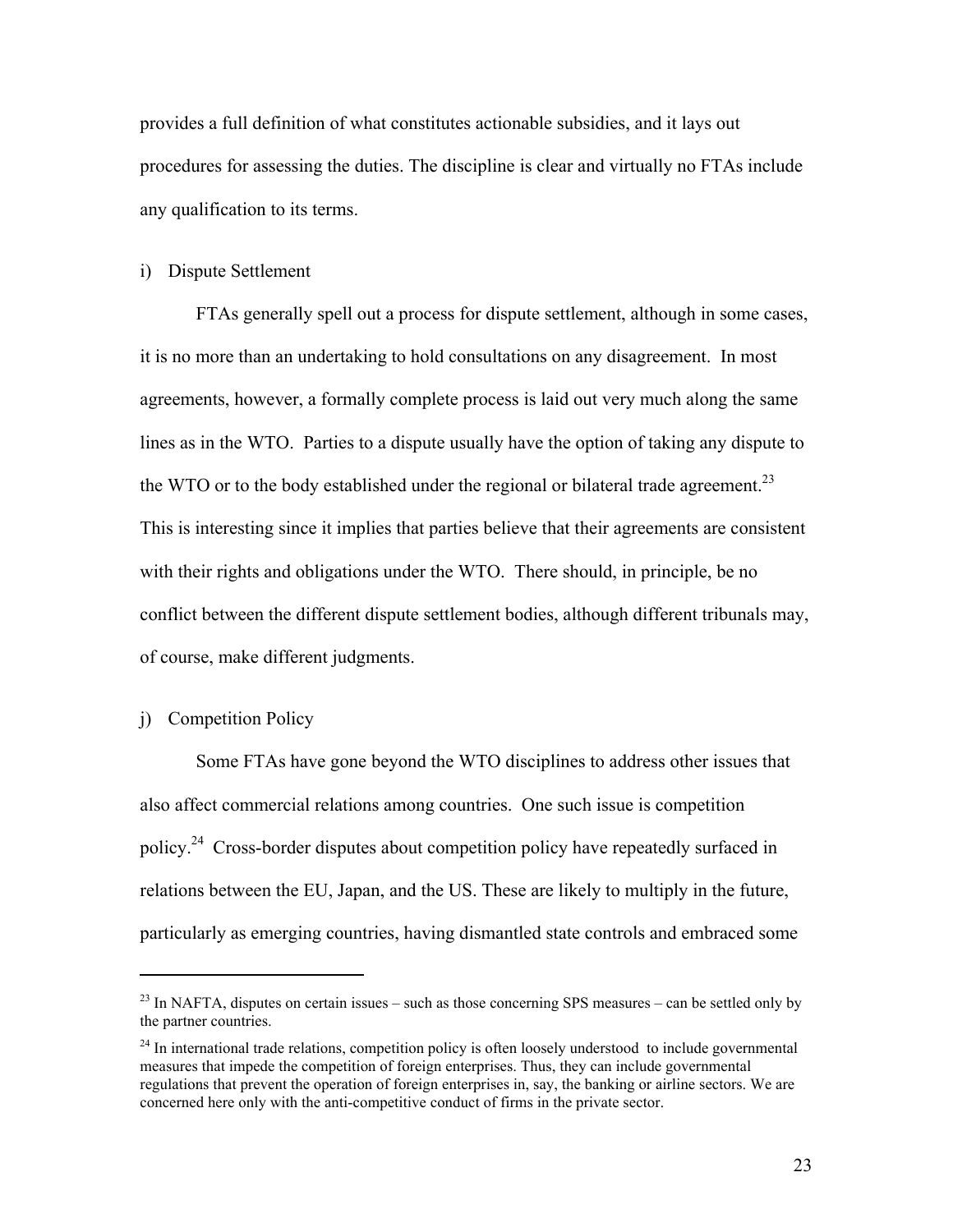version of the market system, increasingly feel the need to develop their own internal competition policies.

Competition policy – understood as policy relating to firms in the private sector – may affect commercial relations among countries in several ways.<sup>25</sup> In the context of FTAs, however, it is first and foremost in relation to market access that questions of competition policy may arise. Competition laws, or their absence, may result in the apparent inability of foreign competitors to gain market access, undermining the benefit expected from the negotiation of reductions in trade barriers.<sup>26</sup> A second major source of possible conflict is disagreement over the propriety of competition rulings that affect a country's multinational corporations operating in another's jurisdiction. 27

For FTAs to make a contribution toward the resolution of such issues, some convergence in the design and enforcement of national competition laws is needed. But this is hard to realize. While we can say at a high level of generality that countries' competition laws generally share the common aims of promoting efficiency and fairness, individual countries interpret these concepts differently in the light of their own particular objectives and norms. (Graham and Richardson, 1997) Moreover, we should recall that there is not a settled and unchanging body of economic doctrine about what constitutes anti-competitive behavior in all circumstances. What happens in practice is that national

 $25$  Tartullo (2000) provides a lucid exposition on the several ways in which cross-border conflicts may arise between national competition policies.

<sup>&</sup>lt;sup>26</sup> This, for example, was the substance of several complaints that the US brought against Japan in the 1980s and 1990s.

<sup>&</sup>lt;sup>27</sup> The US and the EU, for example, have had disagreements about proposed mergers of major aircraft and pharmaceutical companies, holding different views on how the mergers might affect competition in their markets.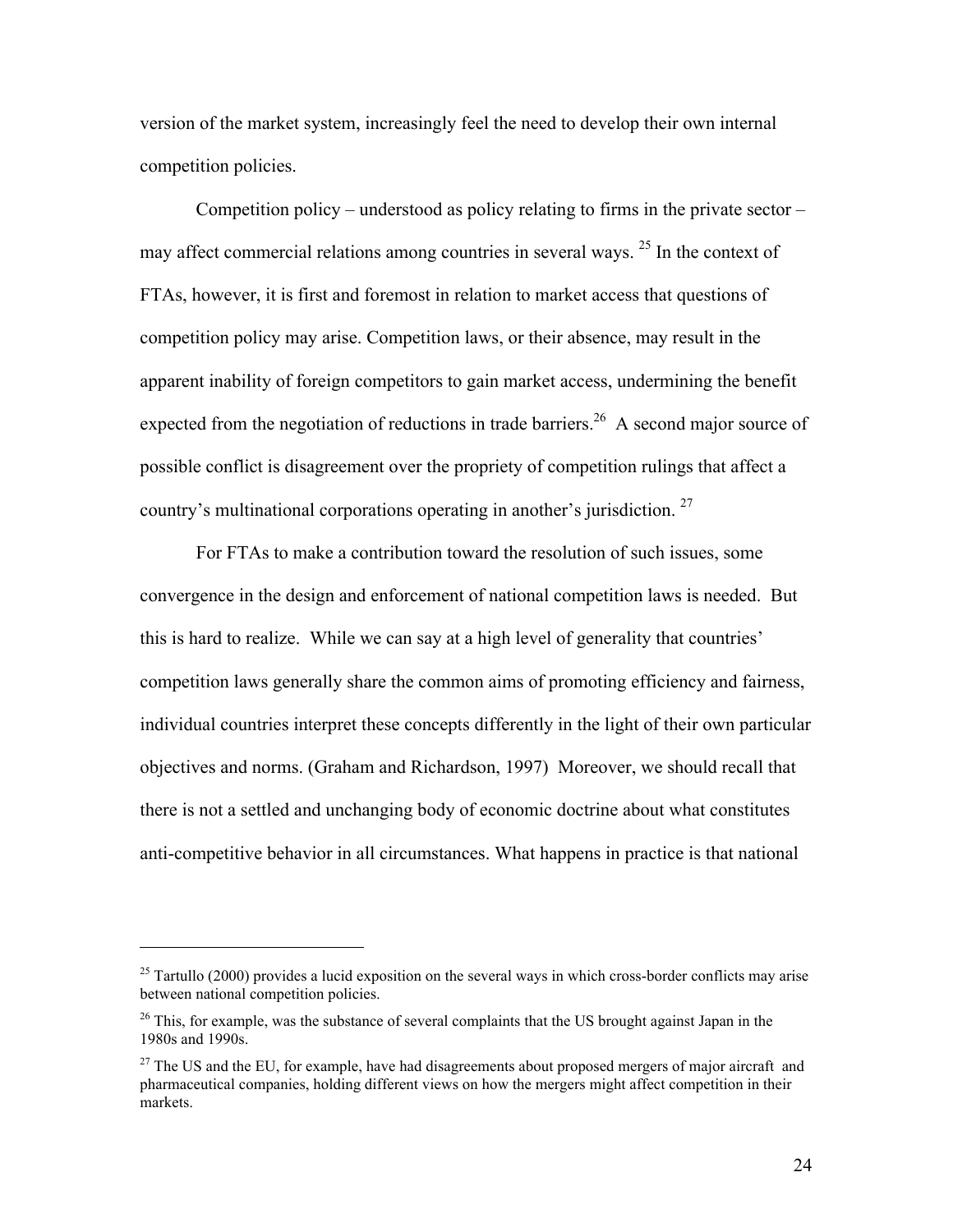laws are expressed in broad conceptual terms, leaving the enforcing agencies to interpret and apply them in the specific circumstances of each case.

FTAs bear out the difficulty of seeking the convergence or harmonization of national competition laws. Many agreements make no reference to the issue at all, but of those that do, the substance relating to competition policy proper – the laws concerning the conduct of firms in the private sector  $-$  is almost always limited to general statements of purpose or principle.  $^{28}$  They affirm their intent to pursue competition polices that will realize such broad aims as the promotion of efficiency and consumer welfare, or the protection of the benefits of trade liberalization measures. It is made clear, however, that this is to be accomplished through the enforcement of the national competition laws of each country.

Some FTAs contain another provision that contributes more positively to the lessening of possible cross-border conflicts over competition issues. Accepting that national laws differ, they have looked to promote cooperation in the enforcement of these laws. Cooperation between the enforcing agencies can over time not only promote a better mutual understanding of national laws and enforcement procedures, but can also facilitate the exchange of information on the conduct of businesses alleged to be engaging in anti-competitive practices. This encourages adoption of the legal concept of comity which, in the present context, means that each party's competition agency undertakes to carry out investigations of firms operating within its jurisdiction when their

<sup>&</sup>lt;sup>28</sup> In some FTAs, most notably those to which the US is a signatory, a major part of the chapter on competition policy is devoted to the conduct of state monopolies or state-owned enterprises. The primary stipulation is that in so far as these monopolies or enterprises are granted powers affecting other firms, such as the issue of licenses, these powers should be exercised in a nondiscriminatory way. While a legitimate concern, this falls into the broader category of government obstacles to open competition and goes beyond our more limited definition of competition policy.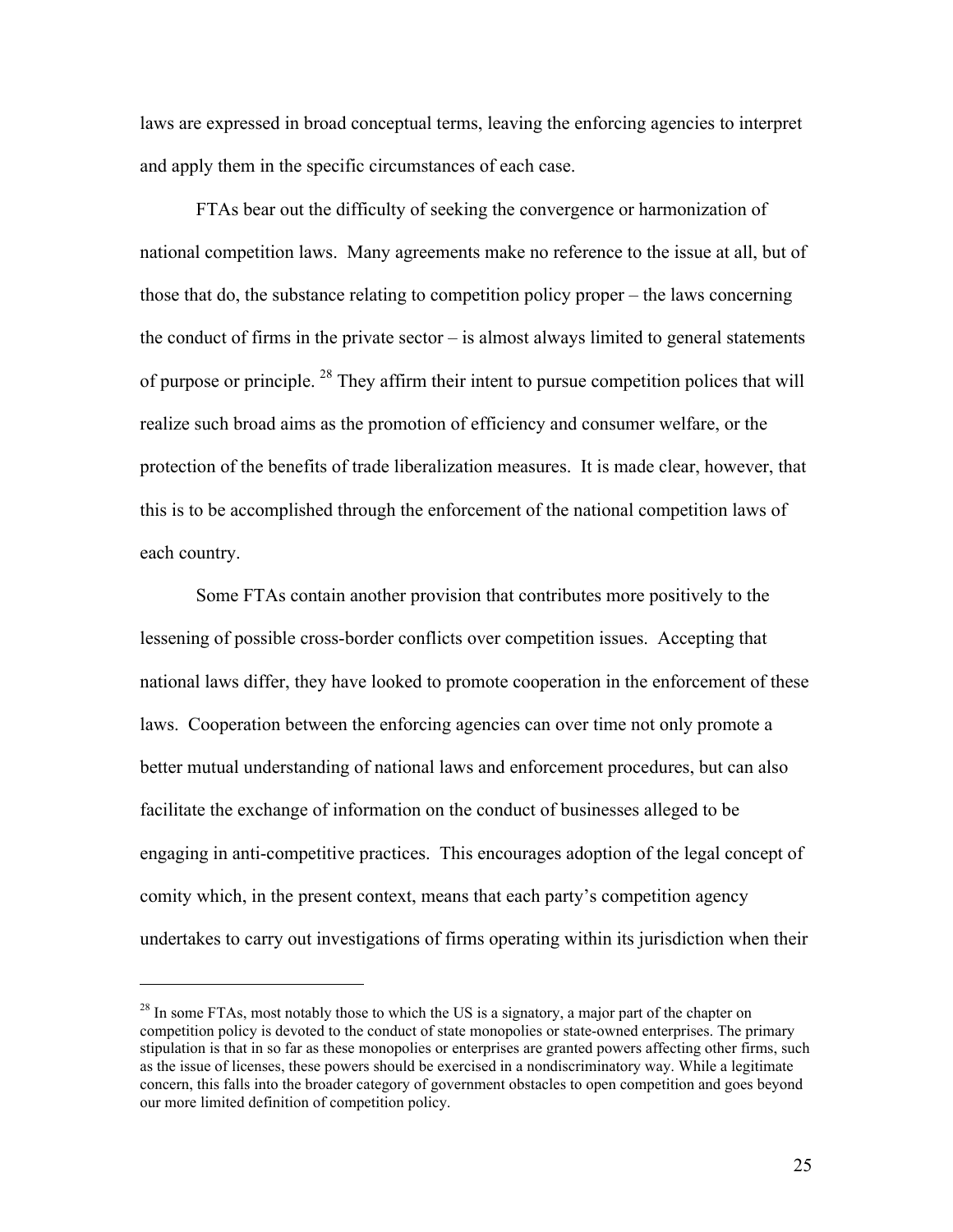conduct allegedly harms the interest of the other party. Of course, commitments to such mutual assistance are not conditional on the negotiation of FTAs. Several OECD countries, in fact, have bilateral arrangements that extend cooperation on procedural matters to include the reciprocity implied in the principle of comity.

Bilateral or regional trade agreements cannot address all the competition issues that arise in international commercial relations. Egregious anti-competitive practices of international cartels are a case in point. A broader approach, such as that pursued by the Competition Law and Policy Committee of the OECD, or by UNCTAD, has to be taken.<sup>29</sup> What we need to note in the present context is the very modest contribution that FTAs have made, or are likely to make, in lessening conflicts over competition policies. Closer cooperation among national competition agencies, however, is worthwhile, particularly to assist each other in the enforcement of their own laws.

#### k) Labor Standards

 $\overline{a}$ 

Some developed countries, most notably the US and the EU, have insisted on the inclusion of clauses on labor standards in the FTAs to which they are parties. They have been acting partly in response to general concerns about human rights and partly to allay fears that competition from poorer countries may be unfair because of exploitative working conditions.

From the viewpoint of the advocates of labor standards, the advantage of their inclusion in FTAs is that they can be tied to trade sanctions in some form. For instance, in

<sup>&</sup>lt;sup>29</sup> For a discussion of proposals along these lines, see Tartullo (2000, pp 499-503). See also Graham and Richardson (1997, Ch. 17) for a more ambitious set of proposals. McGinnis (2003) sets out a modest proposal for the inclusion in the WTO of an explicit commitment to apply competition laws in a nondiscriminatory way to foreign firms. The ability to invoke the WTO dispute settlement machinery would be cases in which market access was at issue.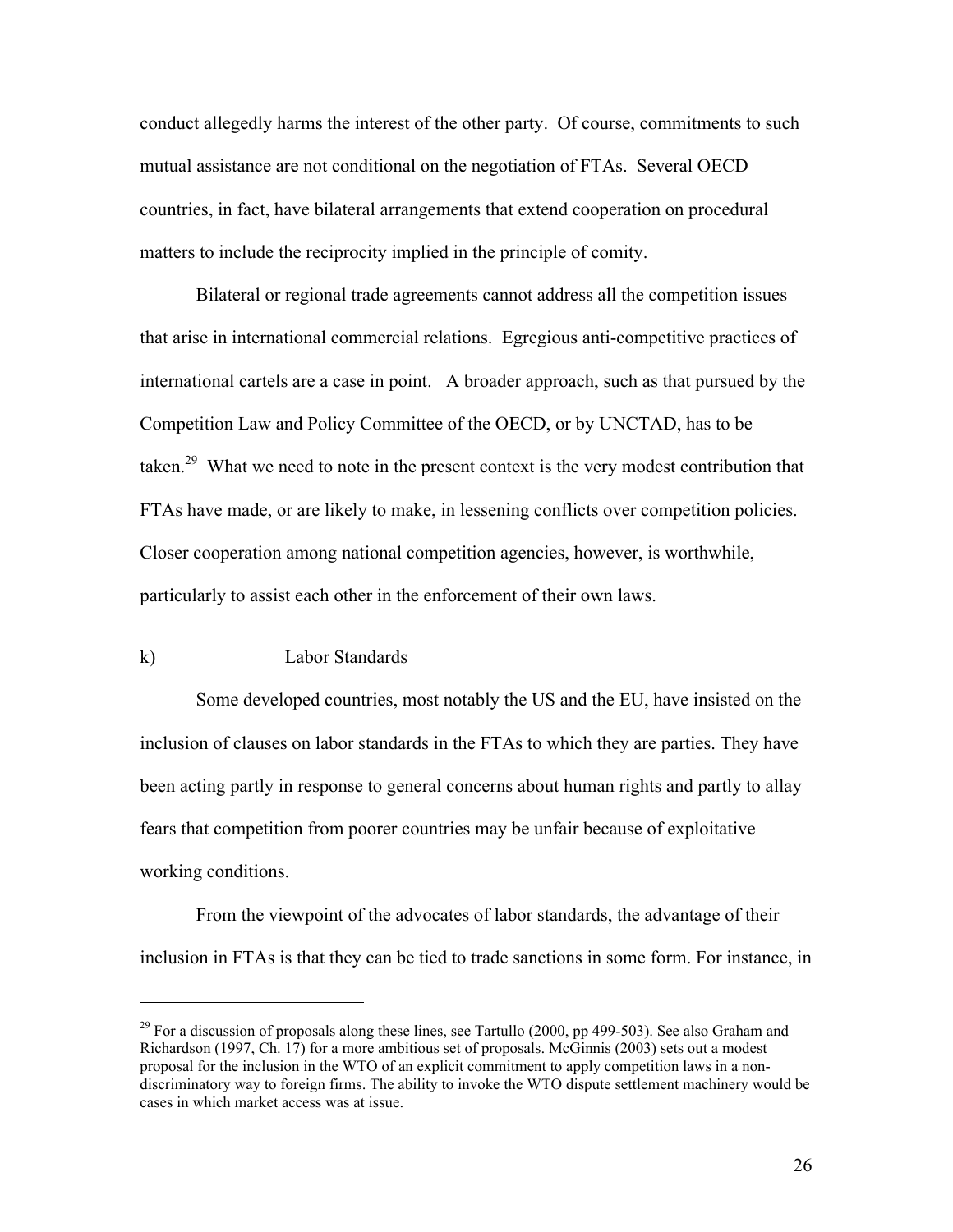several agreements to which the US is a partner, breaches of standards can attract monetary penalties. However, the effectiveness of such arrangements is open to doubt. It is noteworthy that, under the post-NAFTA trade agreements signed by the US, no labor dispute has reached the Office of the US Trade Representative (USTR). One disincentive is that, because of disparities between the labor standards as stated in the agreements and the domestic labor laws of the US, any actions by the USTR could expose a number of these laws to legal challenge. (Bolle, 2008).

As we have discussed elsewhere (Brown and Stern, 2008), the inclusion of labor standards in trade agreements raises some major concerns. Many countries with low labor costs fear that such provisions may be abused for protectionist purposes. It is, moreover, very difficult to arrive at unambiguous definitions of labor standards that are mutually acceptable and sufficiently specific for dispute-settlement purposes. Though agreed international labor conventions may be taken as a guide, these are expressed in broad terms and leave much to interpretation by national courts and labor tribunals. It is thus not surprising that trade agreements have tended to confine themselves to a requirement that trading partners enforce their own national labor laws. Further, there are grounds for skepticism about the effectiveness of trade or monetary penalties as means of bringing about improvements in domestic standards. Improvements in labors standards are closely bound up with developments that are essentially domestic, namely, rising levels of living and the associated changes in social norms. To many, the moral suasion exercised through the ILO and other channels appears a more effective external influence than penalties embodied in trade agreements.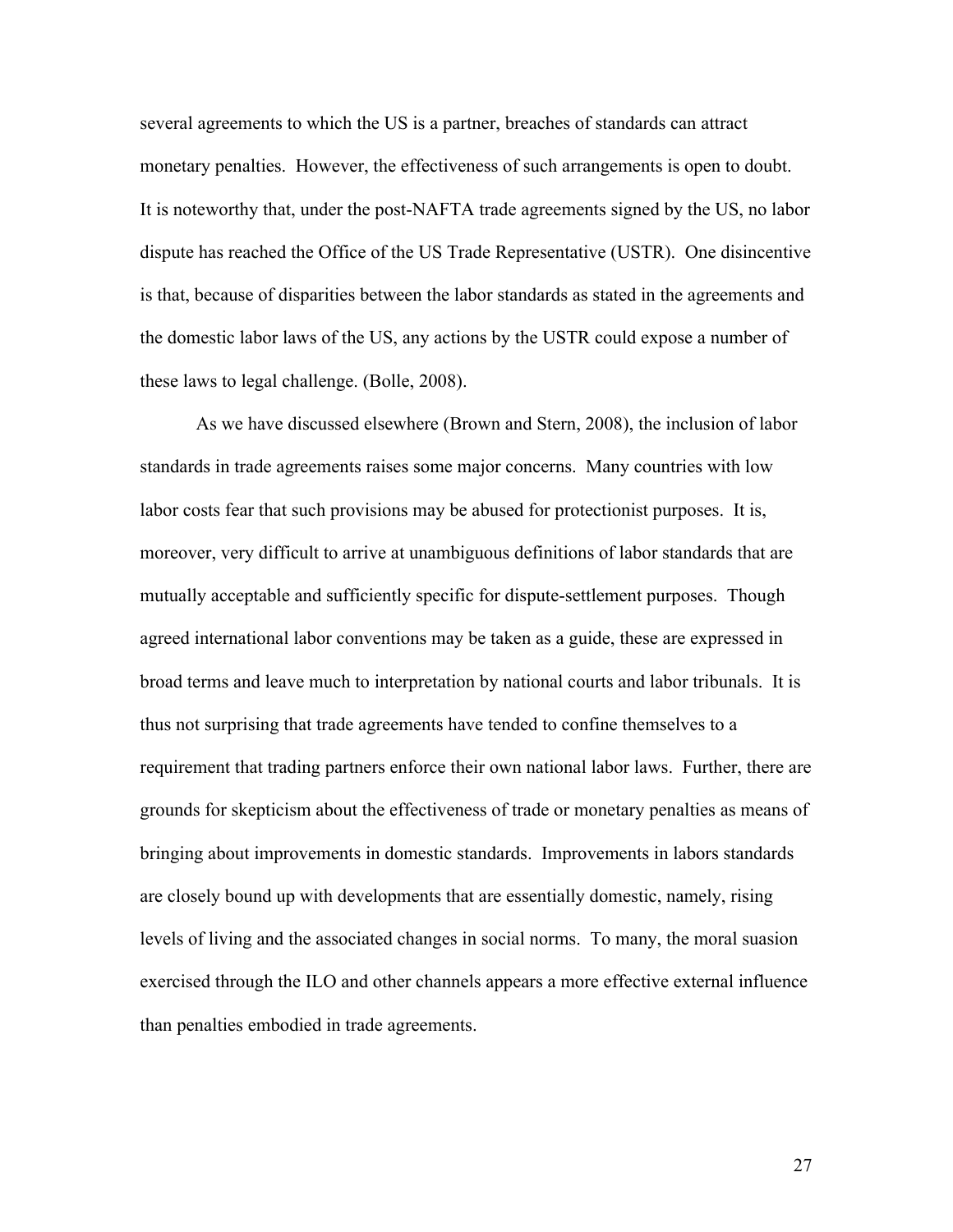### l) Environmental Standards

There are a large number of environmental agreements dealing with specific environmental matters. Some of these provide for the use of trade measures, such as import bans on hazardous materials, in implementing the agreements. The WTO Committee on Trade and the Environment also has, as a standing item on its agenda, the study of the relations between environmental agreements and the WTO disciplines. However, apart from these modest links, environmental agreements and the multilateral trading system stand apart from each other as separate endeavors. It is equally the case that, in regional and bilateral trade agreements, the inclusion of environmental provisions is the exception rather than the rule. Many agreements make no mention at all of environmental matters. It is only in agreements to which the US is a party that trading partners accept a decided obligation to abide by specified environmental standards, facing possible trade penalties in the event of failure to comply.

The environmental provisions in US trade agreements are modeled after the North American Agreement on Environmental Cooperation (NAAEC) that the US negotiated with Canada and Mexico after NAFTA had been signed. The essence of the provisions of the NAAEC and of subsequent bilateral trade agreements has been, not the setting of common or minimal standards for the participating countries, but a requirement that the parties enforce their own existing environmental laws. They have not differed in intent from the agreements or understandings on environmental cooperation that the US has negotiated, quite separately from trade agreements, with a number of other countries on a broad range of environmental issues. The innovative element in including these provisions in trade agreements is the incorporation of procedures that ostensibly allow for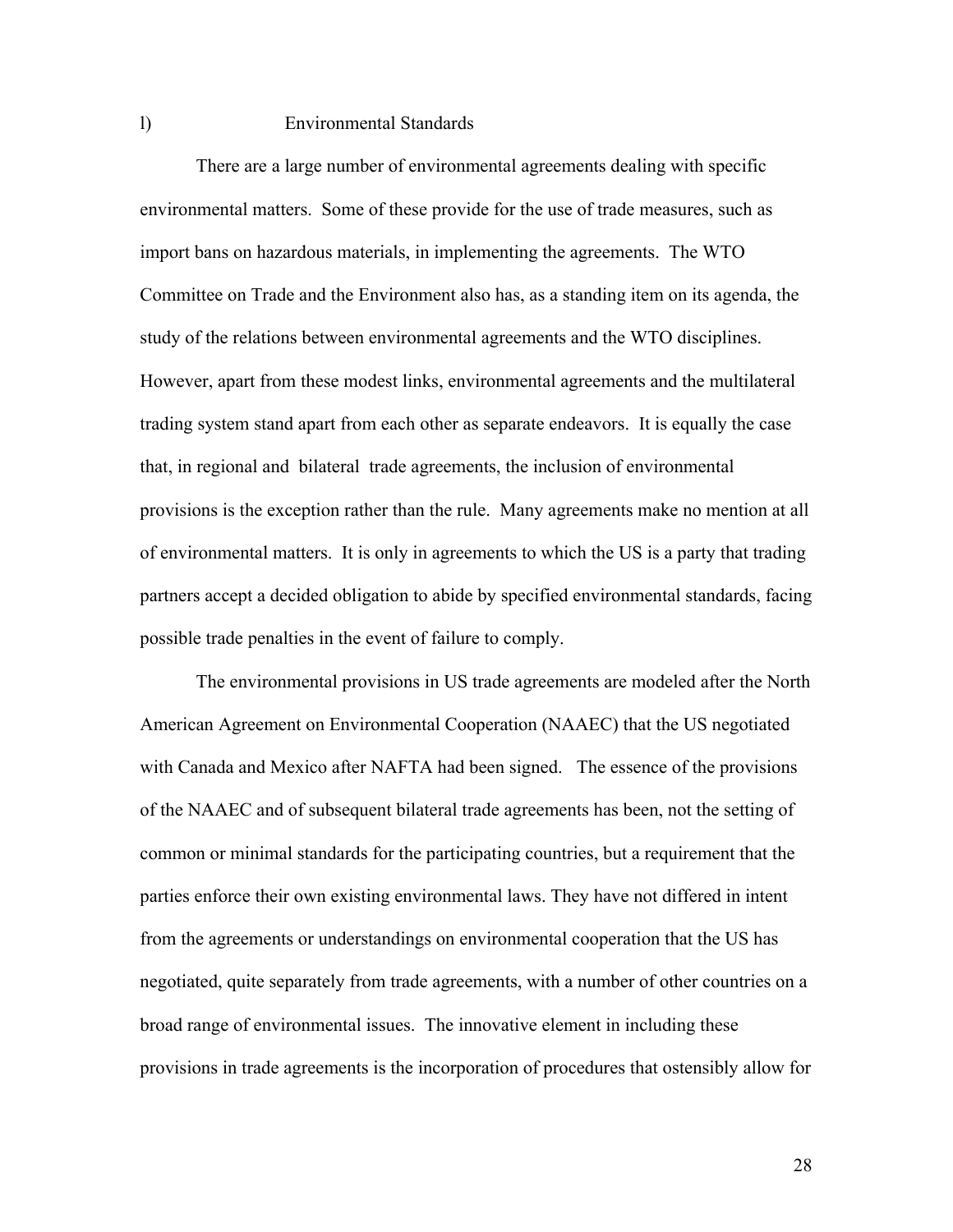countries to be called to account in the event that they appear to be failing in enforcing their own laws. Further, if a country does not mend its ways, it may be required to pay a monetary assessment or even – as a last resort – to face the withdrawal of a trade benefit.

#### **4. Concluding Observations: Some Broader Prospects**

When we consider the likely part played by FTAs in future global governance, we should bear in mind two major changes that are taking place in international trade relations. First, the WTO is losing its central role as the prime mover in the liberalization of border barriers to trade. In the earlier decades after WW2, the core of trade liberalization was the reciprocal tariff reductions negotiated among the industrial countries in GATT on the basis of general MFN treatment. In the last two decades, however, the greater part of the liberalization of border barriers has taken place unilaterally – mostly by developing countries – while the main interest of the developed countries has shifted to the part played by domestic regulations in impeding integration of markets for goods, services and investment. As a consequence, the critical importance of multilateral negotiations in lowering trade barriers has been receding. Second, we are moving away from a world in which the US has acted as the sole dominant power, interacting mainly with the EU countries in formulating international trade policies. Both the US and the EU are now increasingly required to share the management of the multilateral system with emerging market and developing countries, particularly with Brazil, China, and India. In brief, so long as globalization moves forward, the WTO is likely to retain its significance, though less as a body focused on trade liberalization and more as the multilateral institution responsible for defining and overseeing compliance with global norms, principles and rules of trade conduct. Extension of its disciplines,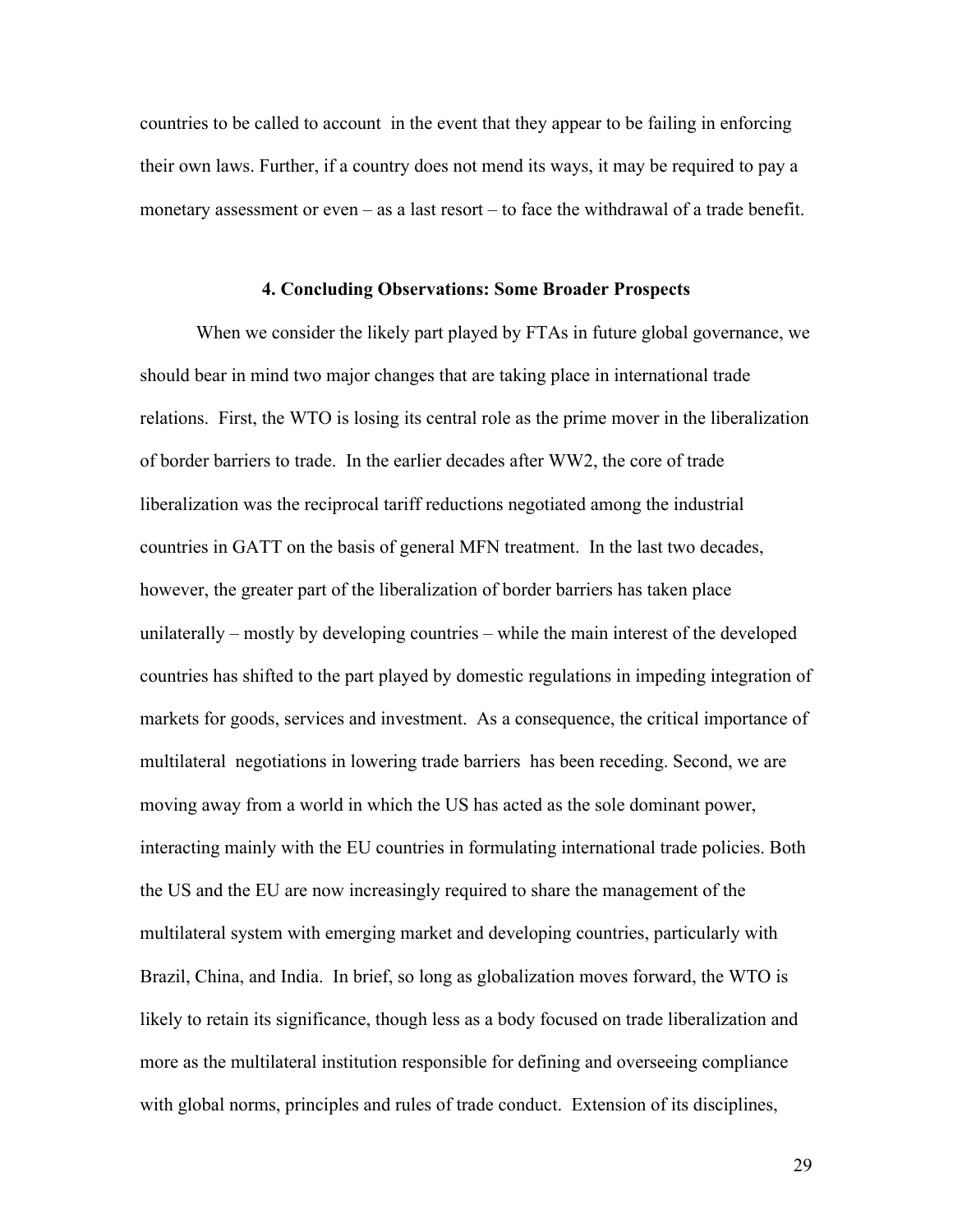however, will be more constrained by the diverse interests of a wider and more disparate group of countries.

We cannot say whether, in the aftermath of the recent recession and financial crisis, regional and bilateral trade agreements will continue to multiply or how far existing agreements will be strengthened. In particular, there is some concern, as expressed, for example, in Aggarwal and Evenett (2010), about the introduction of "behind-the-border" barriers to deal with the effects of the recession, currency imbalance, and exchange-rate management. Nonetheless, it seems quite likely that regional and bilateral of agreements will gradually play an increasing role in the global governance of commercial relations. We see two reasons for optimism about their future interaction with the multilateral system established under the auspices of the WTO, and we see one reason for pessimism.

#### a) Diminishing Tariff Preferences

In the matter of market access, the formation of regional or bilateral trade agreements has been a deliberate act of divergence from a multilateral system that is based on non-discrimination. What can be said of these agreements, however, is that none have raised their general MFN tariff barriers against third countries. In thus conforming to GATT Article XXIV, they have lessened the fear that mutually exclusive trading blocs might emerge. In fact, because the long term trend since WW2 has been toward the progressive lowering of MFN tariffs, tariff preferences have slowly diminished.

What can we expect over the next ten to twenty years? So long as the decline in US political hegemony and the emergence of a multi-polar world does not result in its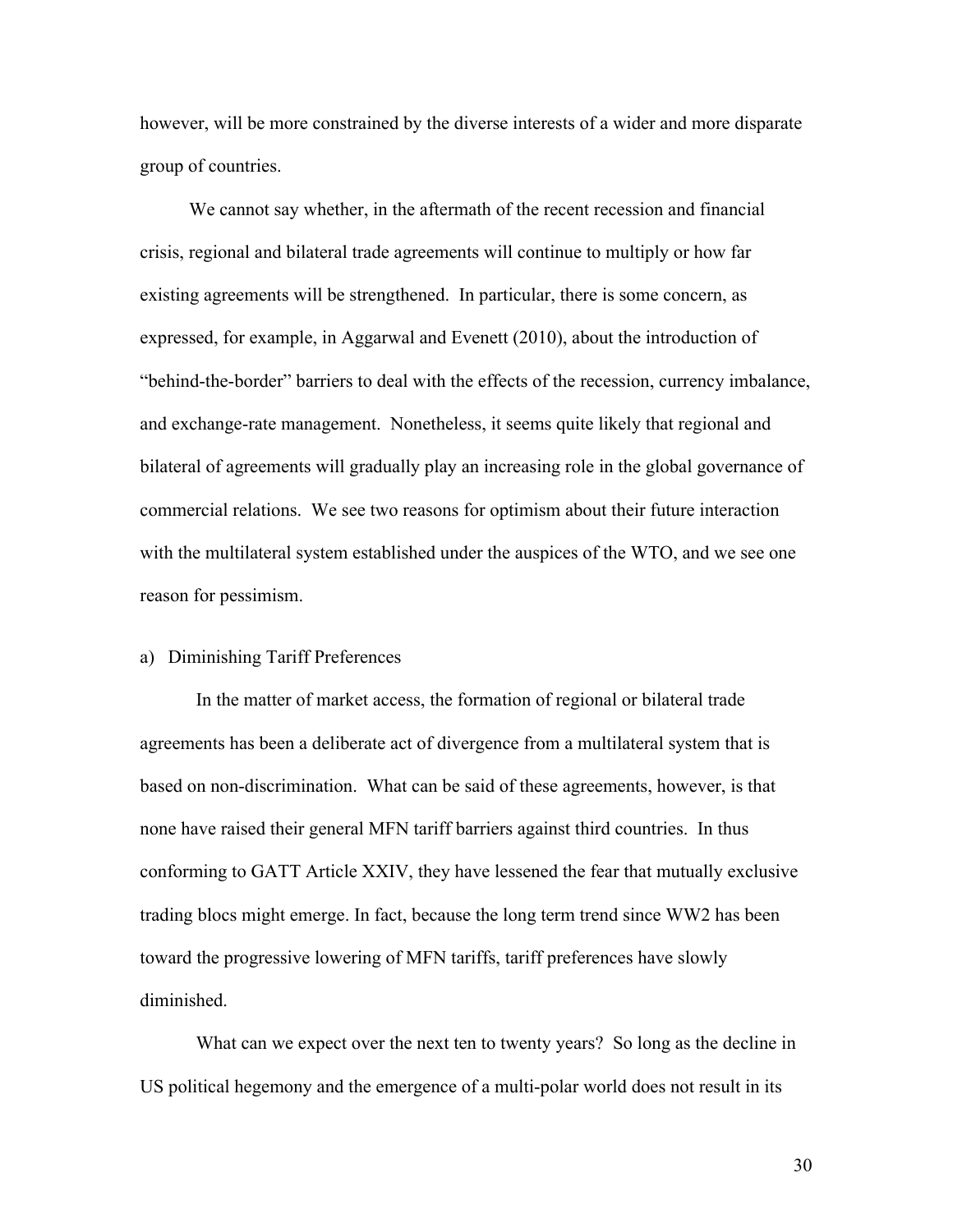political fragmentation into hostile blocs, it is likely that economic and technological forces will persist in making for closer, global economic integration. So, provided that trade measures do not become more widespread and severe because of domestic economic problems and a failure in the exchange-rate and payments system to adjust to changing circumstances, the trend toward lowering trade barriers is unlikely to be halted.

Certainly, the pace of liberalization may well in any event be slower than in the last twenty years. With the industrial countries having less to offer in the way of reductions in trade barriers that they are willing to put on the bargaining table, multilateral trade negotiations offer diminishing returns in the field of trade liberalization. The world will rely still more on unilateral reductions of trade barriers to decide the pace of liberalization. This implies a slower rate that will not please the committed free traders, but it has the benefit that countries will decide how far and how fast to open their markets on the basis of their own policy preferences.

There is, then, a reasonable, if fairly distant, prospect that the network of tariff preferences and other preferential barriers arising from FTAs will gradually fade in importance. It is quite conceivable that, if the many regional or bilateral agreements now envisaged actually bring most tariffs to zero, this could advance the world toward multilateral free trade in numerous products. The developed countries already have zero tariffs on many products and if agreements in the developing world eliminated tariffs on their intra-trade in similar products, multilateral agreements establishing free trade in particular sub-sectors might become feasible. The agreements would be based not on reciprocal bargaining but on the recognition of collective interest. They could be modeled on the International Technology Agreement to which countries voluntarily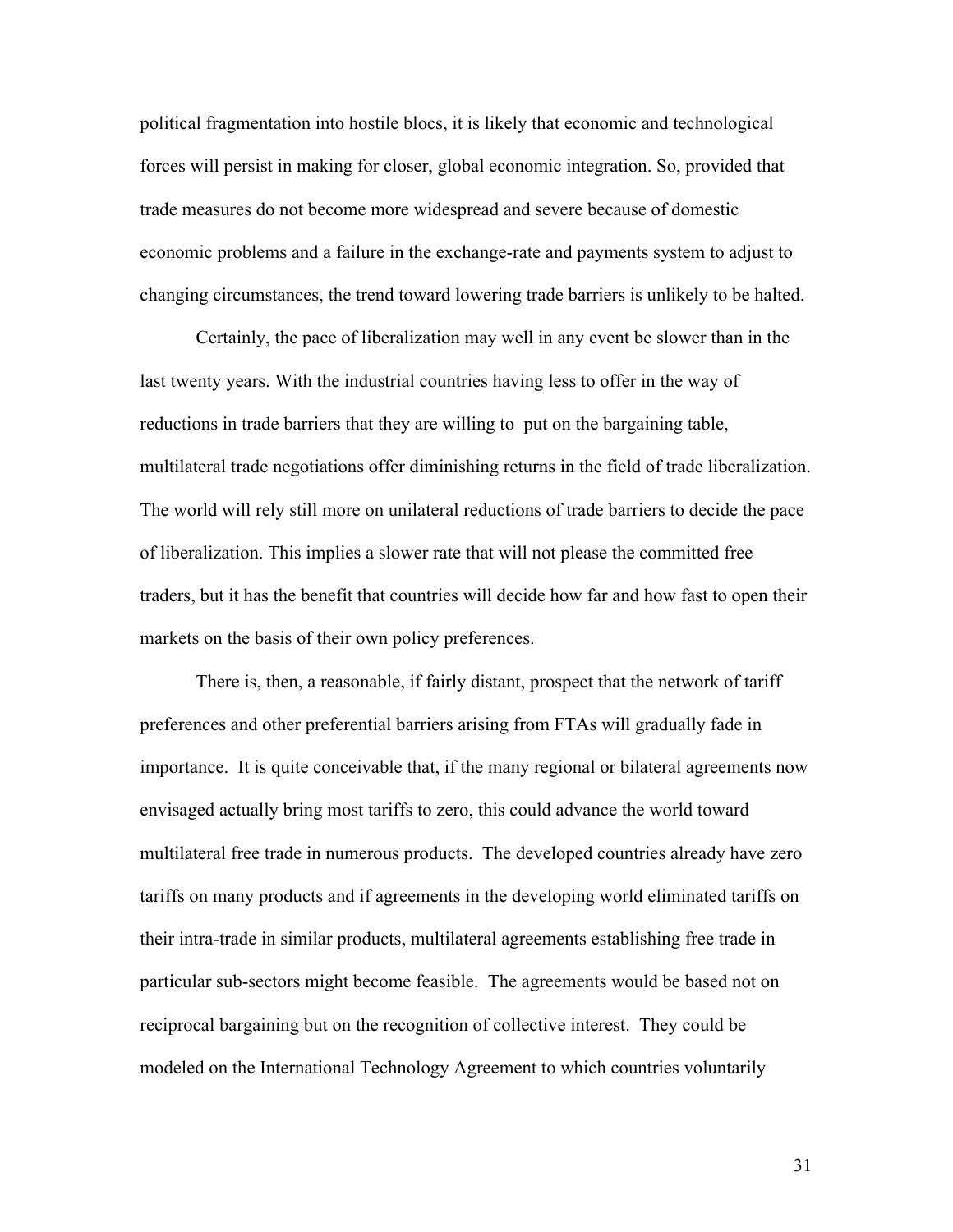became signatories and which came into effect only when the total number of signatories accounted for 90 per cent of world trade.

#### b) Regulatory Cooperation

To a major degree, expanding commercial relations now depend upon the forging of agreements that lessen the regulatory impediments to external trade that many domestic regulations, unintentionally or not, give rise to. This has motivated the search for some convergence in national standards and procedures. The common international rules of the WTO and the network of mutual recognition agreements among individual countries are practical instruments of these endeavors.

These, however, are not isolated activities. Convergence in the rules and procedures affecting commercial relations among countries rests upon the growing international infrastructure of cooperation that exists among national regulatory agencies and among numerous private and semi-private bodies like scientific, professional or industry groups that are concerned with common standards and procedures. Many have formal organizations at the international level where information is exchanged and discussed and where shared standards or procedures are enunciated or best practices defined. An instance is the Codex Alimentarius Commission serviced by the FAO/WHO that defines health and safety standards affecting human, animal and plant well being, and we have briefly mentioned the World Customs Organization's work relating to customs procedures as well as the less formal consultations among national competition agencies in implementing competition laws. There are a great many more such endeavors. Without such an infrastructure, both formal and informal, it would be much less feasible for governments to reach agreement on broad rules in the WTO that require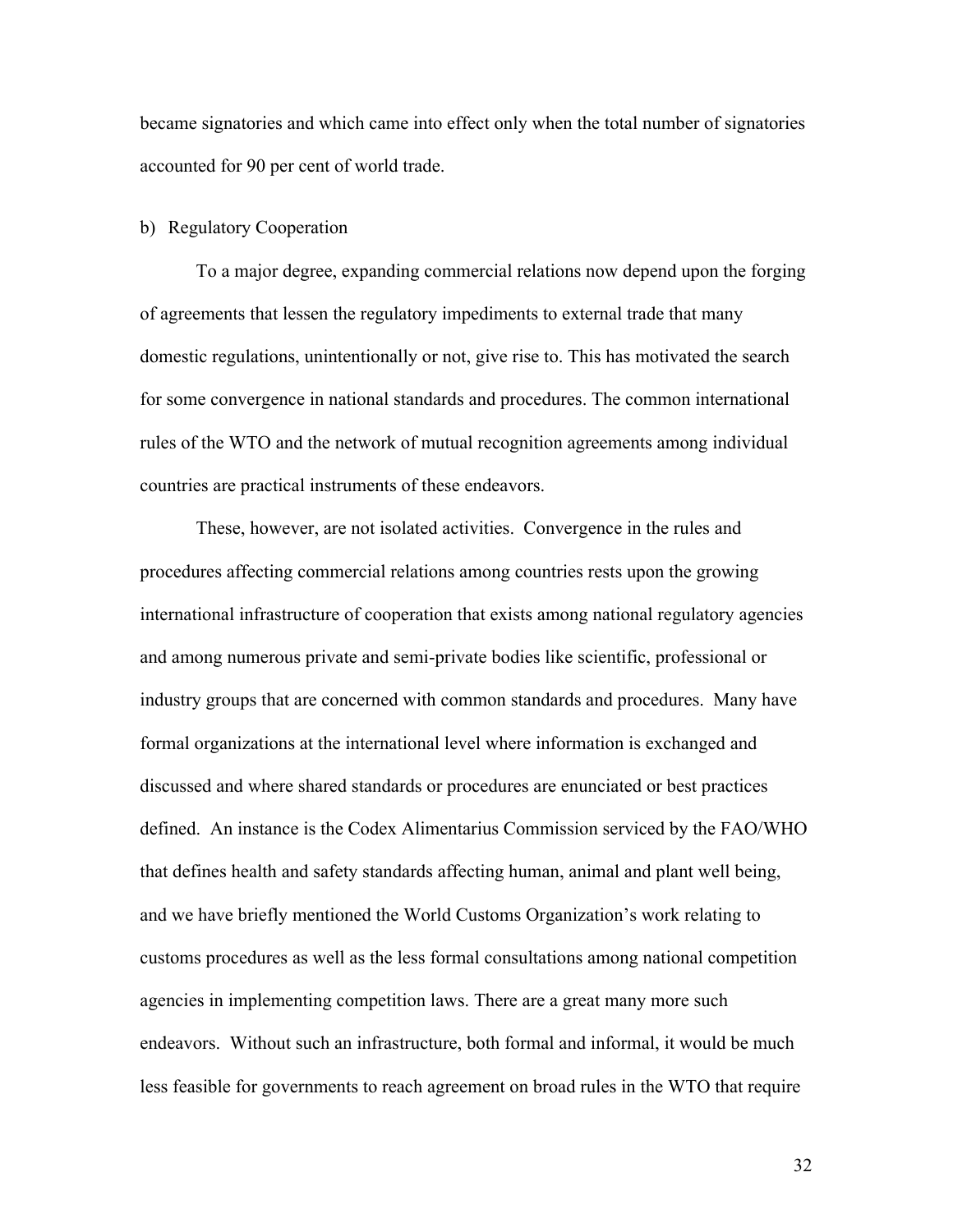countries to conform to shared standards and procedures. In this sense, it is misleading to view governance by the WTO of the multilateral trading system solely as a hierarchical arrangement in which a higher central body defines rules of conduct that are thereafter passed down for enforcement by the individual member countries. The process has to be preceded by the emergence of some consensus on what the rules should be; and that depends on an extensive exchange of information, on analysis and on discussion among specialized national agencies. Regional and bilateral trade agreements can pay a positive role in this process by promoting cooperation among the regulatory agencies and raising their levels of mutual trust in each other's practices.

Some may argue that, because of such cooperative measures, firms in member countries of regional or bilateral agreements are likely to enjoy an advantage over competing firms from third countries. Their trading costs may be lowered by streamlined procedures, and they may face fewer regulatory hurdles in introducing new products. This could be seen as a violation of the principle of non-discrimination. There is, however, nothing necessarily exclusive about their preferential status; other countries could arrange for equivalent treatment. Indeed, we could expect competition to result in the more general adoption of better practices.

### c) WTO-plus Provisions

The most controversial aspect of some regional or bilateral agreements is that they include provisions that extend beyond the range of WTO disciplines. Proponents of these WTO-plus agreements often defend them on the grounds that they are vehicles for making innovations in the management of multilateral trade relations. This may be true of some provisions. Trade agreements may not only clarify, or facilitate, implementation of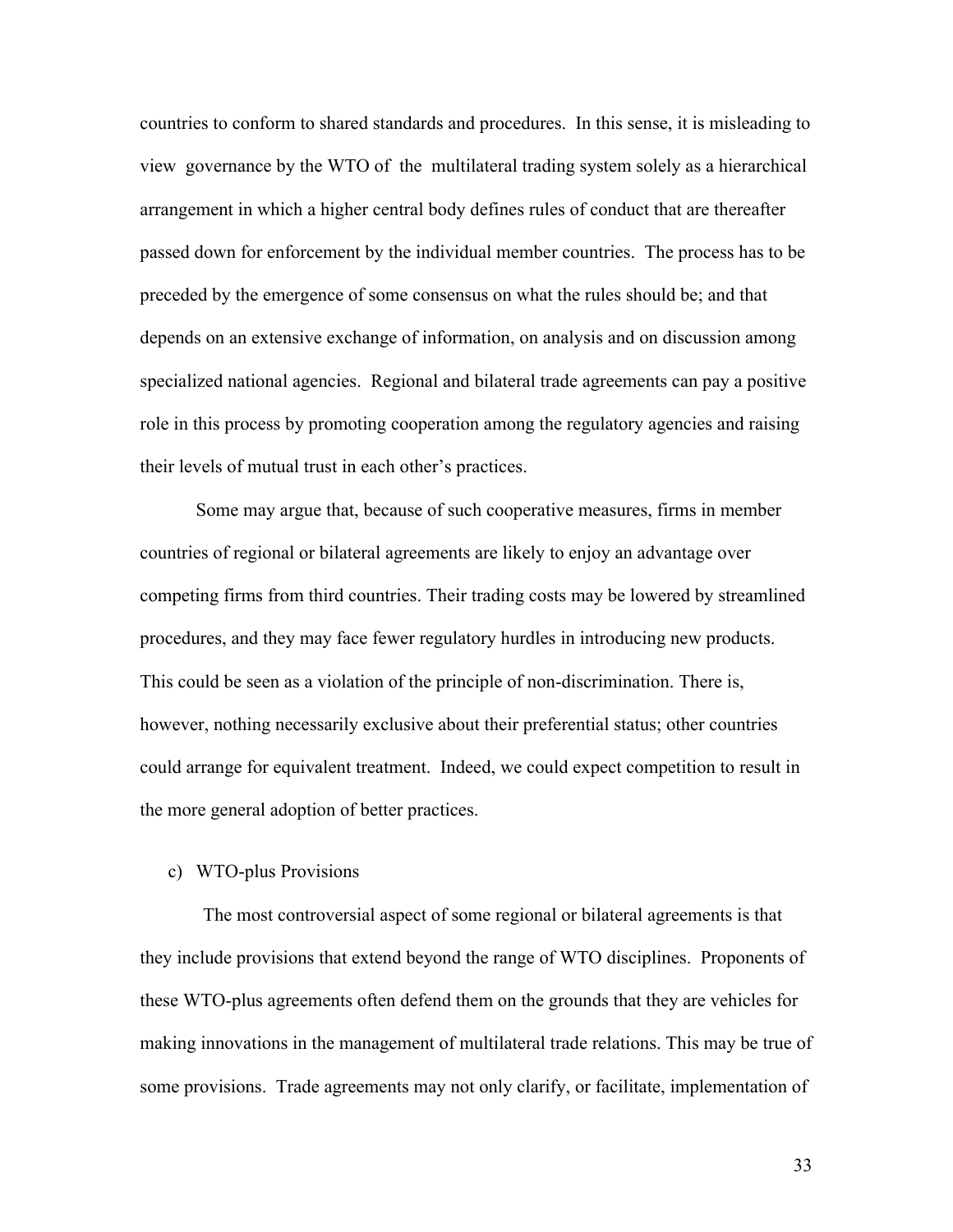WTO disciplines; they may also point the way toward an extension of these disciplines. We have noted earlier, for instance, how the inclusion of competition policy in some agreements may contribute toward greater collaboration among national competition agencies and to a consequent lessening of certain trade conflicts. However, the most striking feature of one group of bilateral trade agreements – those between large rich countries and small poor countries - is the great asymmetry in bargaining power between the parties to the agreements, and this shows up in the inclusion of provisions in their agreements that would not be acceptable among countries less unevenly balanced in power.

The US has been the worst offender on this score. We have noted several instances in which the inclusion of WTO-plus provisions has no explanation other than such asymmetry of power. In the provisions relating to investment capital, for instance, the US has insisted that portfolio investment be freely transferable even in circumstances of currency or financial crisis, virtually prohibiting the possible use of temporary capital controls or other restrictive measures. In view of the vulnerability of developing countries to externally generated instability, this appears to subsume the public interest of weaker trading partners to the private interest of US financial concerns. Likewise, some provisions relating to IP have placed restrictions on the manufacture of generic drugs by poor countries that are noticeably more limiting than those stipulated in the WTO discipline. Again, the bilateral agreements to which the US is a party include provisions on labor and environmental standards that place intrusive obligations on trading partners.

These kinds of additional provisions can be sincerely (if self-righteously) advanced on the grounds that, despite the objections of trading partners, they are not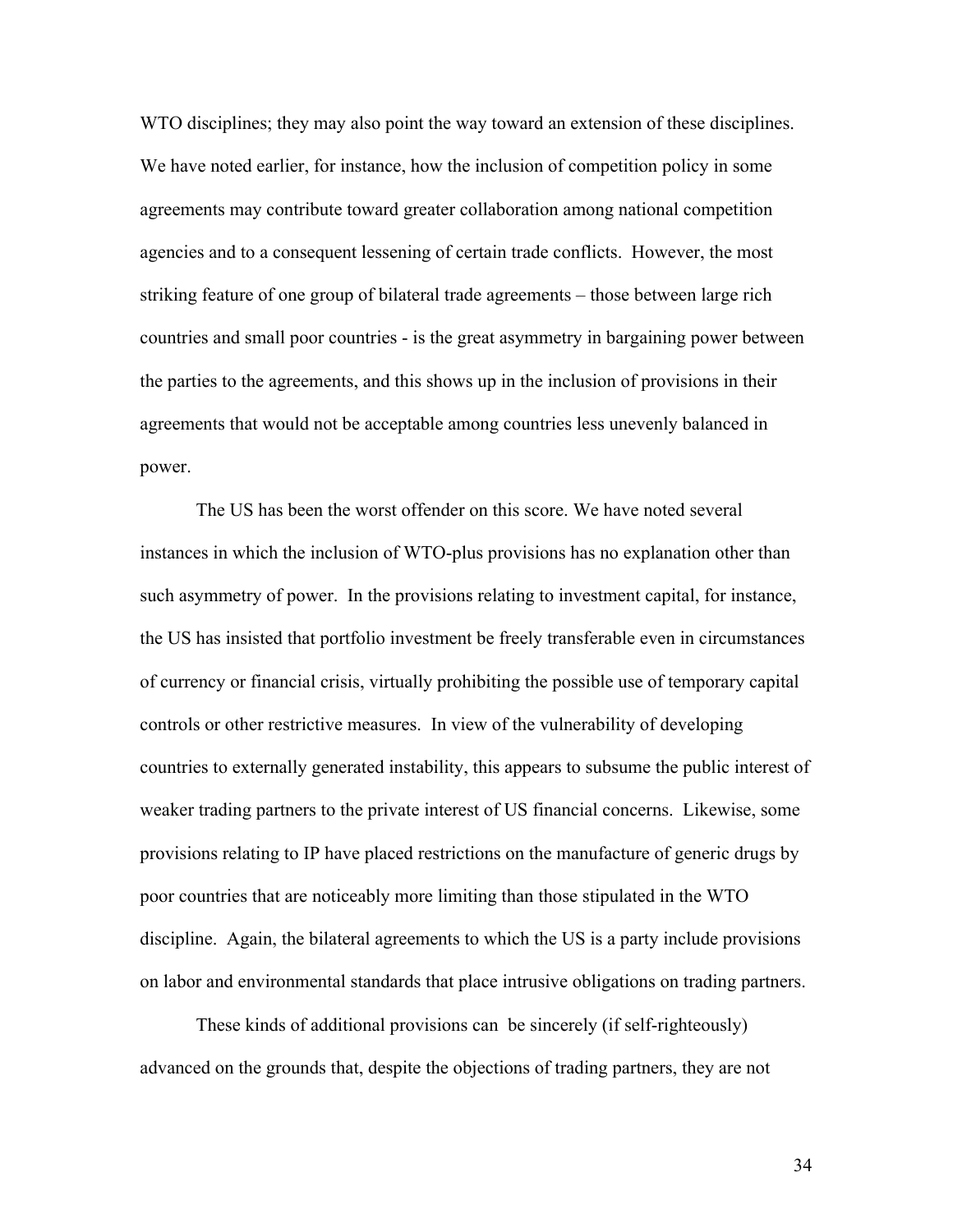merely self interested but also work for the good of the trading partner, at least in the long run. But the economic reasoning that supports this line of argument is always open to challenge, and the imposition of such provisions is not in any case the action of a just nation. Provisions should not be imposed on weaker trading partners that they – and other disinterested observers – perceive to be unfair. To use bilateral agreements in this way weakens international confidence in the commitment of powerful nations to multilateral disciplines based on consensus.

# **References**

- Aggarwal, Vinod K. and Simon Evenett. 2010. "Financial Crises, 'New' Industrial Policy, and the Bite of Multilateral Trade Rules," *Asian Economic Policy Review* 5:221-224.
- Baldwin, Richard E. 2006. "Multilateralizing Regionalism: Spaghetti Bowls as Building Blocks on the Path to Global Free Trade," *The World Economy* 29(11):1451- 1518.
- Baldwin, Richard E. and Anthony J. Venables. 1997. "Regional Economic Integration," in *Handbook of International Economics,* Gene. M. Grossman and Kenneth Rogoff (eds.). New York: Elsevier.

Bolle, Mary Jane. 2008. "Overview of Labor Enforcement Issues in Free Trade Agreements," *CRS Report for Congress,* Order Code RS22823, February 29. Washington, DC: Library of Congress.

Brenton, Paul and Miriam Manchin . 2003. "Making EU Trade Agreements Work; the Role of Rules of Origin," *The World Economy.* 26(5):755-769.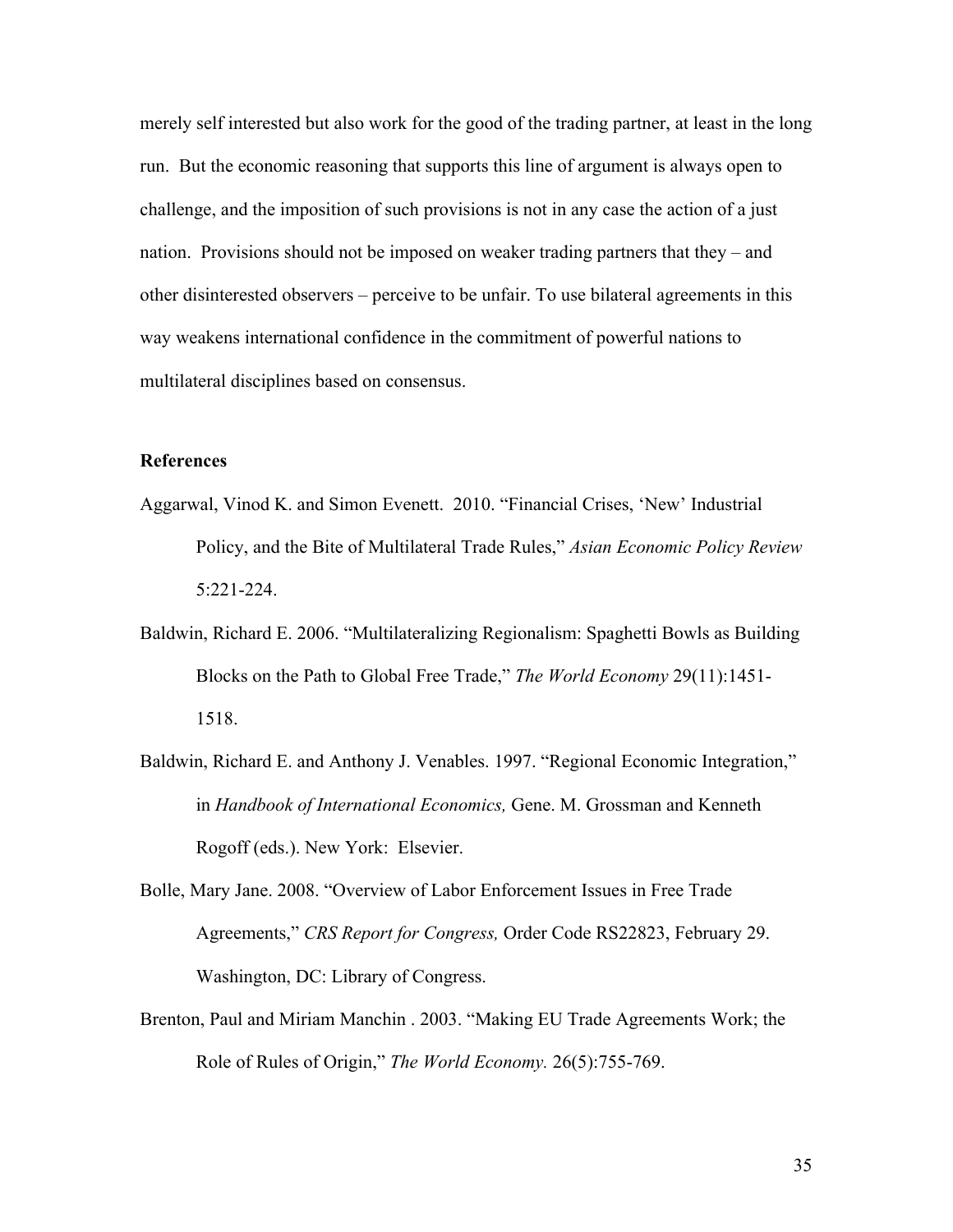- Brown, Andrew G. and Robert M. Stern. 2007. "Concepts of Fairness in the Global Trading System," *Pacific Economic Review,* 12(3):293-318.
- Brown, Andrew G. and Robert M. Stern. 2008. "What are the issues in using trade agreements to improve international labor standards?" *World Trade Review,* 7(2):331-357.
- Brown, Andrew G. and Robert M. Stern. 2009. "Issues of Fairness in WTO Dispute Settlement," in James C. Hartigan (ed.), *Trade Disputes and the Dispute Settlement Understanding of the WTO: An Interdisciplinary Assessment,* Frontiers of Economics and Globalization, Volume 6, Emerald Group Publishing Ltd.

Charnovitz, Steve. 1994. "The NAFTA Environmental Side Agreement: Implications for Environmental Cooperation, Trade Policy, and American Treaty Making," *Temple International and Comparative Law Journal*, 8:257-314*.*

- Chauffour, Jean-Pierre and Jean-Christophe Maur (eds.). 2011. *Preferential Trade Agreement Policies for Development: A Handbook*. Washington, D.C.: World Bank.
- Fink, Carsten and Martin Molinuevo. 2008. "Competition Law: A Comparison," in *Global Competition Policy*, Edward M. Graham and J. David Richardson (eds.). Washington, DC: Institute for International Economics.
- Government of Canada. 2005. *Policy Research Initiative.* Ottawa: Government of Canada.
- Graham, Edward. M. and J. David Richardson (eds.). 1997. *Global Competition Policy.*  Washington, DC: Institute for International Economics.
- Hoekman, Bernard. 2008. "The General Agreement on Trade in Services: Doomed to Fail? Does It Matter?" *Journal of Industry, Competition and Trade,* 8:295-318.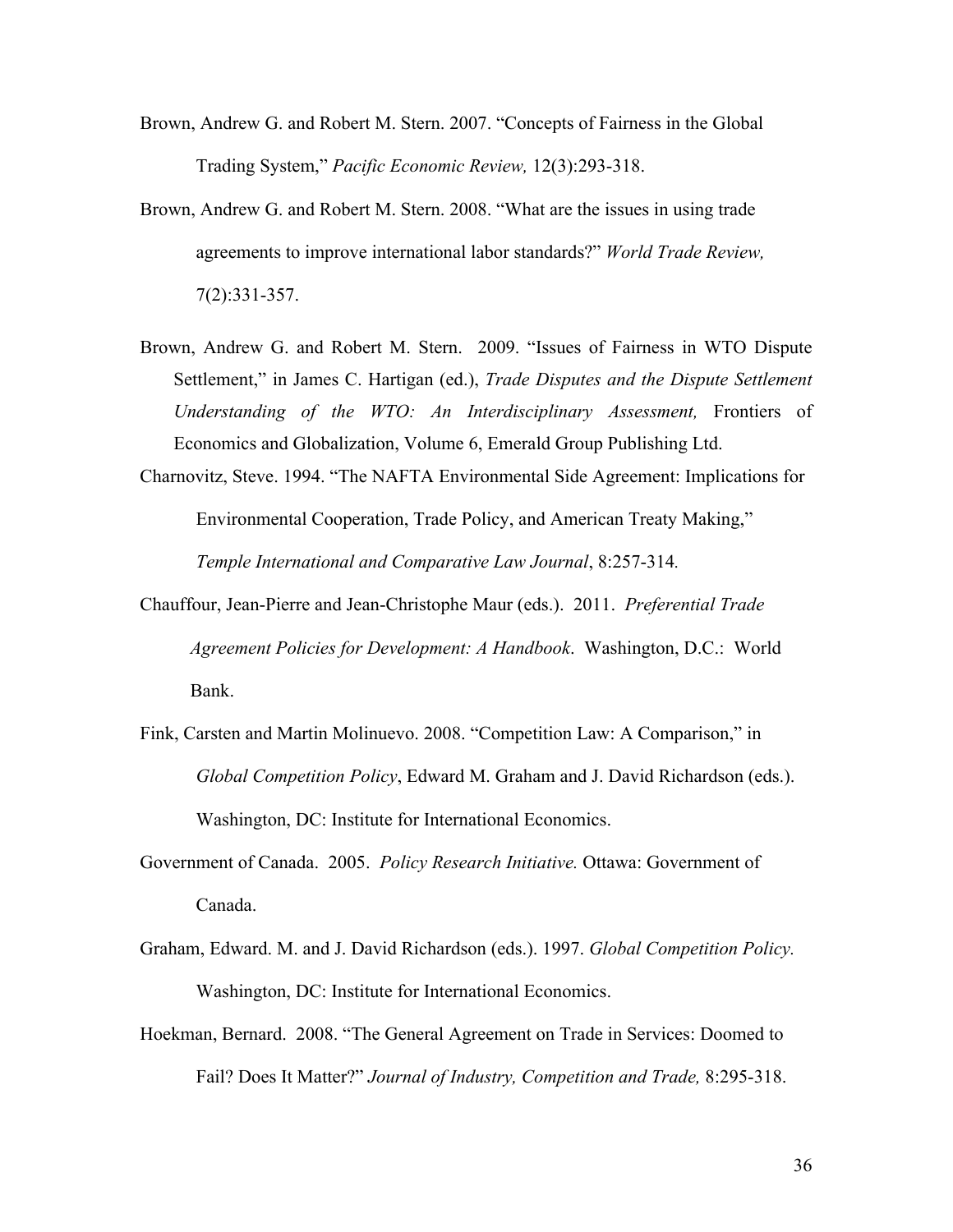- McGinnis, John O. 2003. "The Political Economy of International Antitrust Harmonization," *William and Mary Law Review,* 45:549-94.
- McQueen, Matthew. 2002. "The EU's Free Trade Agreements with Developing Countries," *The World Economy*. 25(9):369-85.
- Plummer, Michael G. 2007. "'Best Practices' in Regional Trade Agreements: An Application to Asia," *The World Economy,* 30(12)771-96.
- Roy, Martin, Juan Marchetti, and Hoe Lim. 2008. "Services Liberalization in the New Generation of Preferential Trade Agreements: How Much Further than the GATS?" *World Trade Review,* 6(2):1455-93.
- Sykes, A.O. 2003. "The safeguards mess: a critique of WTO jurisprudence," *World Trade Review* 2(3):261-95.
- Tartullo, Daniel K. 2000. "Norms and Institutions in Global Competition Policy," *The American Journal of International Law,* 94(3):478-504.
- Teh, Robert, Thomas J. Prusa, and Michele Budetta. 2007. "Trade Remedy Provisions in Regional Trade Agreements," Working Paper ERSD-2007-O3. Geneva: World Trade Organization.
- Tovias, Alfred. 1999. "Discussion," in *Multilateralism and Regionalism in the Post-Uruguay Round Era: What Role for the EU?* Olga Memedovic, Arie

Kuyvenhoven, and Willem Molle (eds.). Boston: Kluwer Academic Publishers.

Whalley, John. 2008. "Recent Regional Agreements: Why So Many, Why So Much Variance in Form, Why Coming So Fast, and Where Are They Headed?" *The World Economy* 31(4)517-32.

World Bank. 2005. *Global Economic Prospects: Trade, Regionalism and Development.*